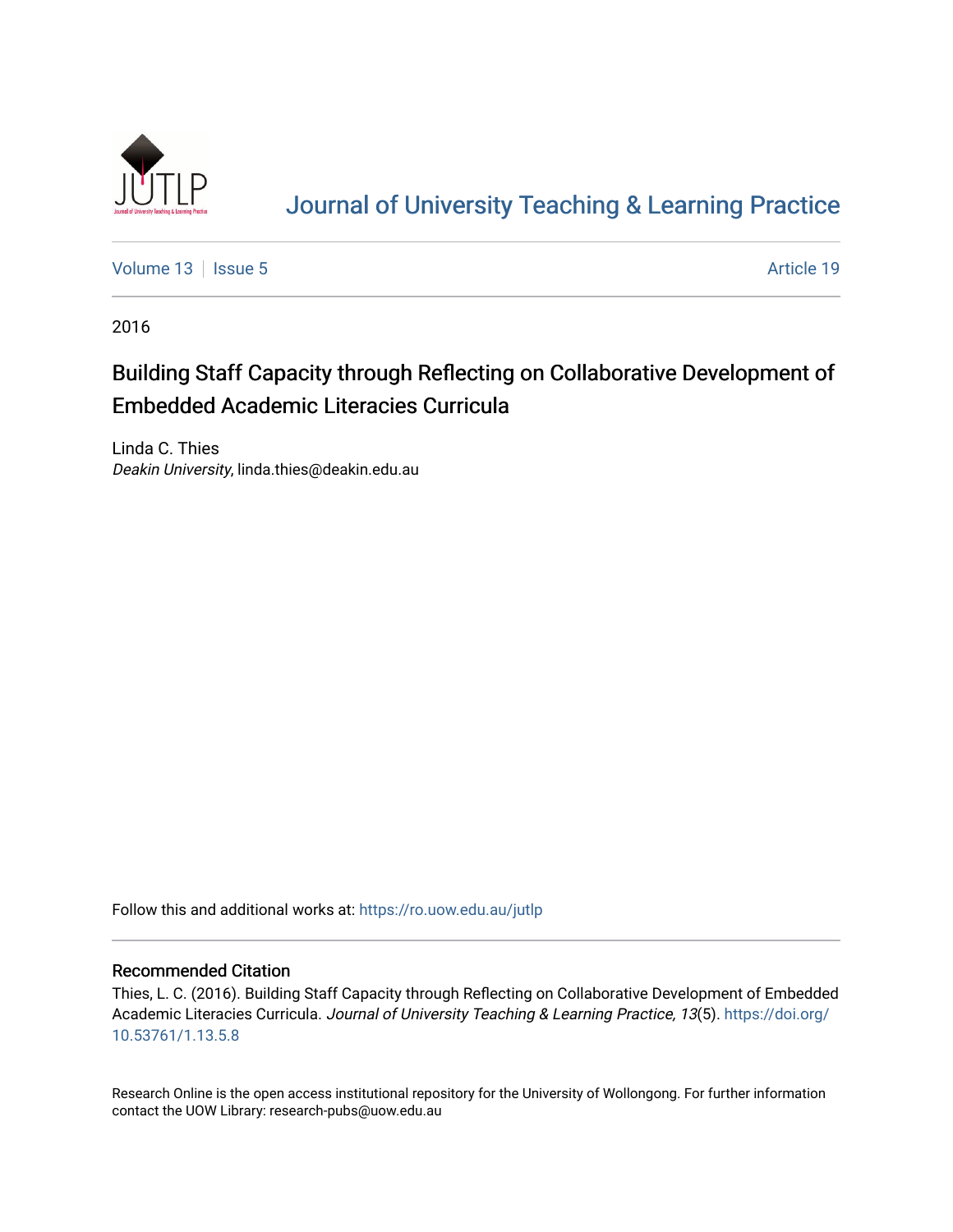## Building Staff Capacity through Reflecting on Collaborative Development of Embedded Academic Literacies Curricula

## Abstract

Most Australian universities articulate some policies around the integration of graduate learning outcomes in courses. This paper draws on a Federal Government funded project that adopted a developmental approach to students' acquisition of course learning outcomes, through the embedding of academic literacies in course curricula. The project was part of a Higher Education Participation and Partnership Program (HEPPP), which focused on courses with a high proportion of students from a low socio-economic status (SES) background. However, the project took an inclusive approach to curriculum development by focusing on the needs of all students. In describing this project, the paper aims to explore the challenges and advantages of collaborative curriculum development. The findings, which are based on individual interviews with the project partners suggest that increased collaboration between course team members and professional staff, and the opportunity to reflect built the capacity of all staff, specifically their understanding of academic literacies. Evaluation of the project helped to confirm that a curriculum renewal process needs to ensure that members of course teams have time to fully engage in collaborative reflection. The evaluation supported a move to a more cooperative approach to curriculum development.

## Keywords

staff capacity building, embedded academic literacies, curriculum design, inclusive education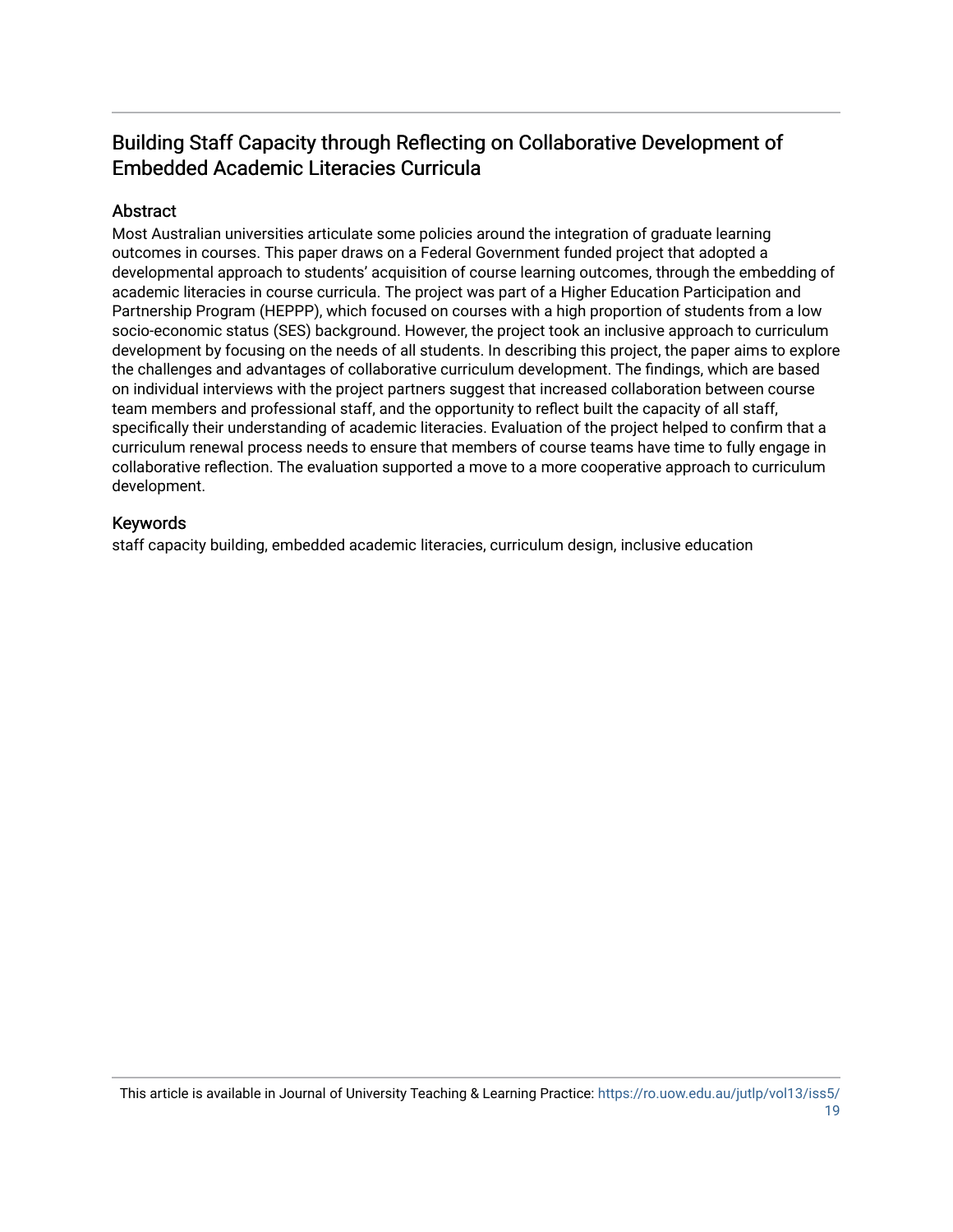

# [Journal of University Teaching & Learning Practice](https://ro.uow.edu.au/jutlp)

[Volume 13](https://ro.uow.edu.au/jutlp/vol13) | [Issue 5](https://ro.uow.edu.au/jutlp/vol13/iss5) Article 19

2016

# Building Staff Capacity through Reflecting on Collaborative Development of Embedded Academic Literacies Curricula

Linda C. Thies Dr. Deakin University, linda.thies@deakin.edu.au

Follow this and additional works at: [https://ro.uow.edu.au/jutlp](https://ro.uow.edu.au/jutlp?utm_source=ro.uow.edu.au%2Fjutlp%2Fvol13%2Fiss5%2F19&utm_medium=PDF&utm_campaign=PDFCoverPages) 

### Recommended Citation

Thies, L. C. (2016). Building Staff Capacity through Reflecting on Collaborative Development of Embedded Academic Literacies Curricula. Journal of University Teaching & Learning Practice, 13(5). [https://ro.uow.edu.au/jutlp/vol13/iss5/19](https://ro.uow.edu.au/jutlp/vol13/iss5/19?utm_source=ro.uow.edu.au%2Fjutlp%2Fvol13%2Fiss5%2F19&utm_medium=PDF&utm_campaign=PDFCoverPages)

Research Online is the open access institutional repository for the University of Wollongong. For further information contact the UOW Library: research-pubs@uow.edu.au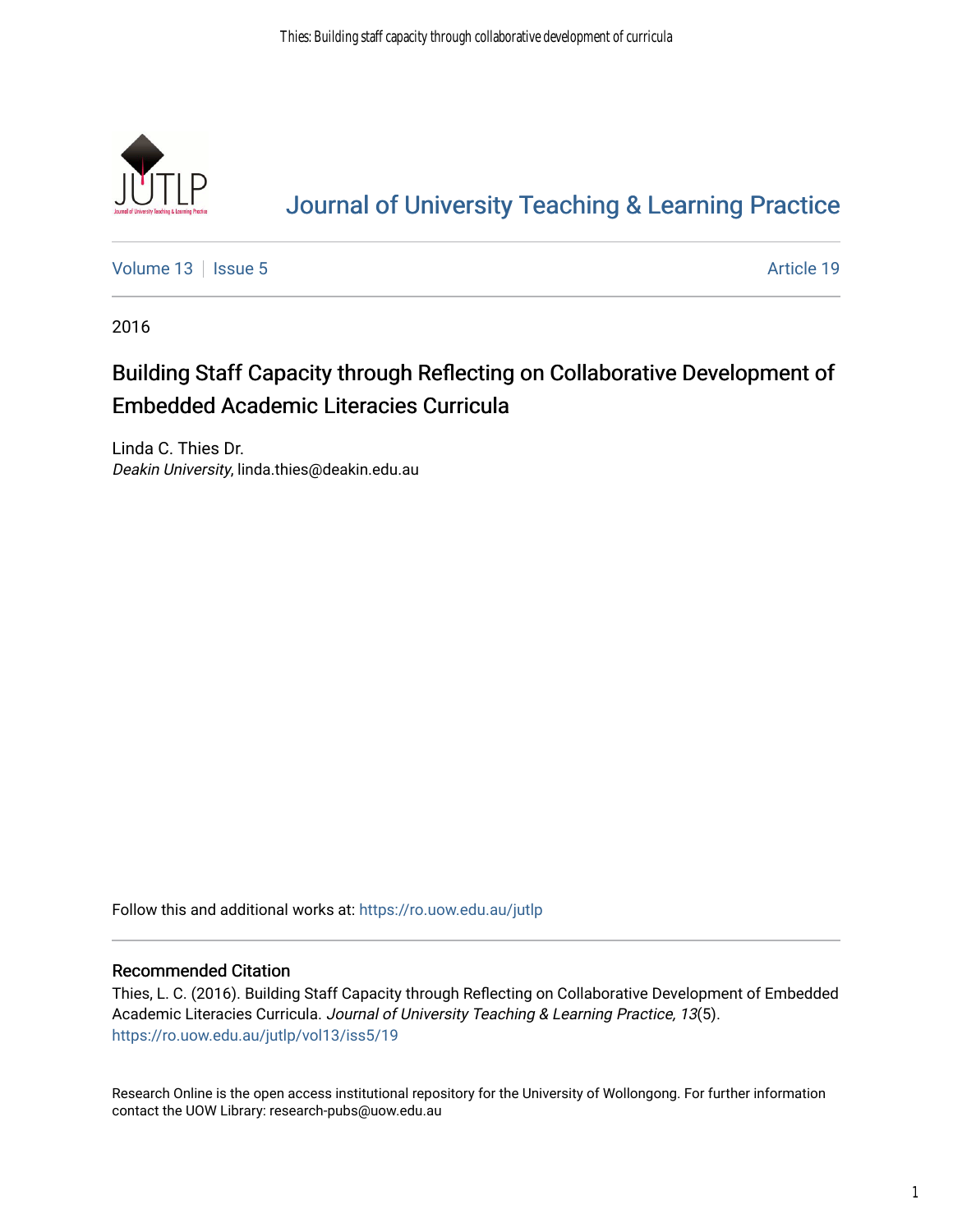## Building Staff Capacity through Reflecting on Collaborative Development of Embedded Academic Literacies Curricula

## Abstract

Most Australian universities articulate some policies around the integration of graduate learning outcomes in courses. This paper draws on a Federal Government funded project that adopted a developmental approach to students' acquisition of course learning outcomes, through the embedding of academic literacies in course curricula. The project was part of a Higher Education Participation and Partnership Program (HEPPP), which focused on courses with a high proportion of students from a low socio-economic status (SES) background. However, the project took an inclusive approach to curriculum development by focusing on the needs of all students. In describing this project, the paper aims to explore the challenges and advantages of collaborative curriculum development. The findings, which are based on individual interviews with the project partners suggest that increased collaboration between course team members and professional staff, and the opportunity to reflect built the capacity of all staff, specifically their understanding of academic literacies. Evaluation of the project helped to confirm that a curriculum renewal process needs to ensure that members of course teams have time to fully engage in collaborative reflection. The evaluation supported a move to a more cooperative approach to curriculum development.

## Keywords

staff capacity building, embedded academic literacies, curriculum design, inclusive education

This article is available in Journal of University Teaching & Learning Practice: [https://ro.uow.edu.au/jutlp/vol13/iss5/](https://ro.uow.edu.au/jutlp/vol13/iss5/19) [19](https://ro.uow.edu.au/jutlp/vol13/iss5/19)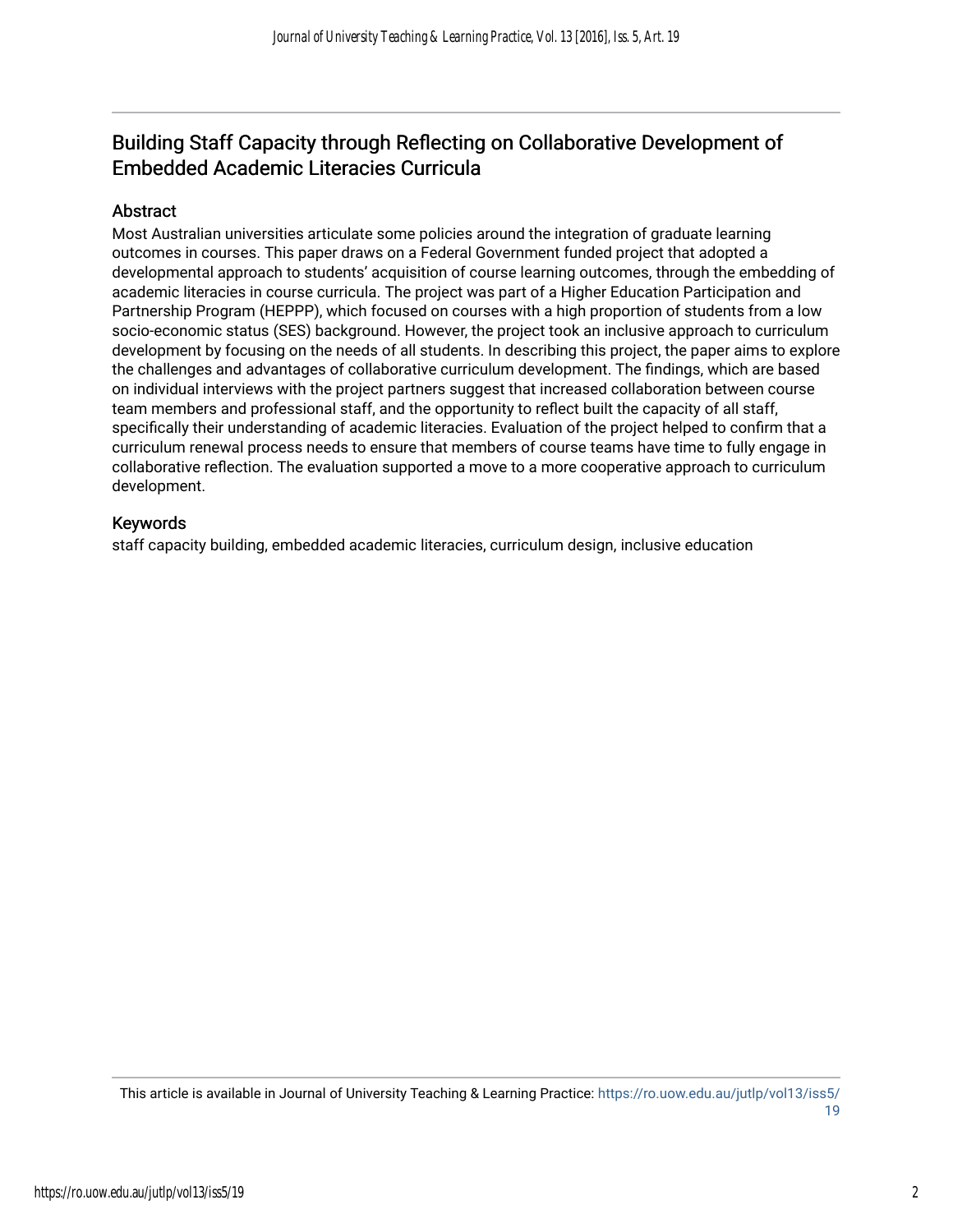## **Introduction**

*We are inclined to think of reflection as something quiet and personal. My argument here is that reflection is action-orientated, social and political. Its product is praxis (informed, committed action), the most eloquent and socially significant form of human action* (Kemmis 1985, p.141).

This statement could be read as a rallying call for tertiary educators to use their experiences to identify goals and actions that will improve learning outcomes for students from diverse backgrounds. This type of reflection could contribute to an appraisal of the results of the Federal Government's policy move towards widening participation, and also help dispel the political rumblings that such policies could lead to a loss of quality in higher education (Hurst & Tovey 2013, p.4). Australian higher-education policy has included a focus on equity and access since what has been described as a transformation in higher education from an elite to a mass system (Gale & Tranter 2011). This occurred in the second half of the 20th century, and was marked by a significant increase in the number of Australian higher-education institutions, student enrolment and completion of degrees (Gale & Tranter 2011). However, it was not until 1990 that the Australian Government published a national framework that addressed equity in higher education (Department of Education Employment and Training 1990). "A Fair Chance for All" aimed to increase access and participation of students from under-represented groups by setting participation targets for each of these groups (Harvey, Burnheim & Brett 2016). While this resulted in many more Australians being able to access higher education, the student population still does not reflect the composition of society as a whole (Koshy & Seymour 2014). Again, in 2009 the Australian Federal Government introduced a new education policy with the specific aim of increasing the access, participation and success of students of low-SES (socioeconomic status) backgrounds. This policy, which provided additional funding for universities, was entitled High Education Participation and Partnerships Program (HEPPP). This paper will describe how reflective evaluation of curricula, which was developed in response to this widening participation policy, led to a more collaborative, targeted and inclusive approach to supporting student learning in one Australian university.

HEPPP began in 2010, and was designed to support universities in the development of initiatives that would promote aspirations, achievement, accessibility and attainment for students from disadvantaged cohorts. There was an expectation that universities would increase enrolment of low-SES students, and build relationships with schools and other educational providers to increase educational pathways. There was also an expectation that HEPPP would focus on ensuring students' academic attainment (Australian Government 2009). As a result, HEPPP projects have provided the impetus for a review of curricula and pedagogical approaches in higher education in some Australian tertiary institutions (Daddow, Moraitis & Carr 2012; Keevers & Abuodha 2012; Goldingay et al. 2016). The second round of Government HEPPP funding omitted the partnership component, and, as recommended in the Federal Government's "Review of the Demand Driven Funding System", the specific targeted percentage of students from a low-SES background to be enrolled in tertiary education was dropped (Kemp & Norton 2014). More recently, the 2016 Federal Government budget confirmed that although HEPPP funding would be continued until 2019, the total budget for HEPPP would be reduced by \$152 million (Australian Government, Department of Education and Training 2016). This decision is one illustration of the Government's intention to reduce public funding of higher education, and also sends a signal that widening participation within Australian universities is now less valued.

As part of the agenda for widening access, HEPPP was also used for projects that focused on student "achievement", including recognition of the need to provide academic support (Keevers & Abuodha 2012). In keeping with pedagogical approaches adopted in the UK, these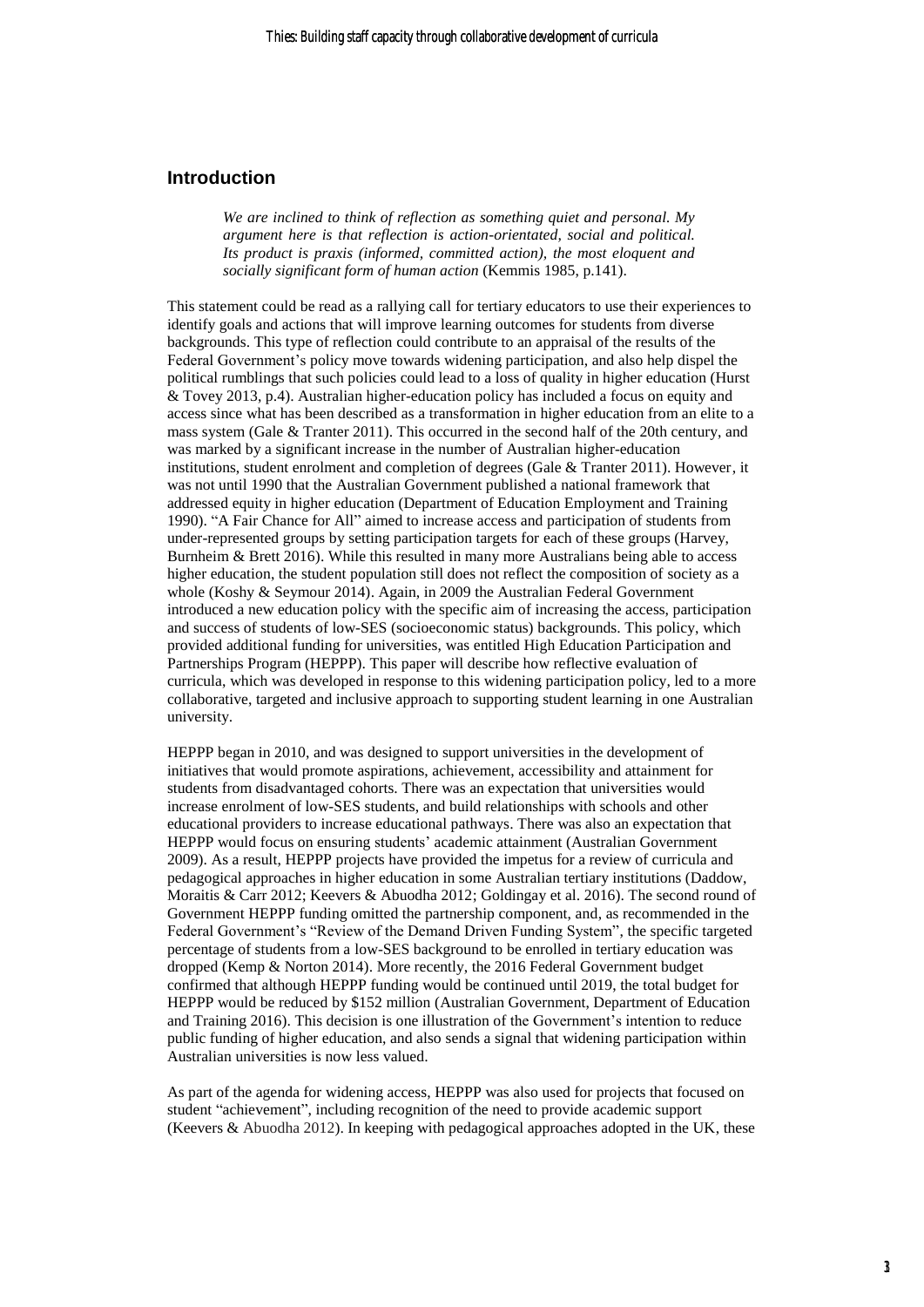projects involved a movement away from providing support through extracurricular "study skill" classes or what has been described as a "bolted on" curriculum approach to a more embedded approach (Bennett et al. 2000; Wingate 2006; Haggis 2006). From the perspective of curriculum design, this involved recognition of the fact that students need to become part of a new discourse community, and that learning the required literacies to be part of this community is best presented as a component of subject- or discipline-specific teaching (Wingate 2006; Daddow, Moraitis & Carr 2012). This approach to curriculum design of embedding academic literacies was one of the theoretical constructs underlying the Inclusive Curriculum and Capacity Building (ICCB) Project discussed in this paper.

While acknowledging the particular learning needs of students from diverse backgrounds, the rationale for the ICCB Project was based on an inclusive approach focused on the learning needs of all students. This represents a move away from a deficit or problematic view of students from low-SES backgrounds. Larkin, Nihill and Devlin (2014) argue that the "massified" Australian tertiary system translates to an increase in the diversity of students' backgrounds and experiences, which highlights the need for greater inclusivity. They argue that "inclusive practices have the potential to enrich the curriculum and academic achievement of all students" (p.153), and that to ensure a truly inclusive approach, institutions need to review the design and practice of learning activities, subject and course curricula. It can be argued that inclusive curriculum design has benefits for students, staff and higher-education institutions because it involves a holistic approach and recognises students' multiple identities (Morgan & Houghton 2011). Keevers and Abuodha (2012) set out a rationale for what could be described as a holistic approach that they term an alternative, ongoing, practice-based approach to social inclusion that includes "a dynamic complex of practices of respect and recognition, redistribution, representation and belonging" (p.A-44). They present a framework that depicts the interrelationship and specific components of the social, political, economic and cultural dimensions of social inclusion. In recognising the complexity of social inclusion, the challenge for higher-education **i**nstitutions is how to best incorporate inclusive education into institutional policy, and ensure that it is enacted when planning course curricula. We would argue that when planning and implementing new course curricula, course team members need time to engage in collaborative reflection, and that this reflective process will contribute to staff capacity-building.

### **Background to the project**

The ICCB Project, which was funded through HEPPP, was conducted over a single year at one of the younger higher-education institutions in Victoria. This university has a student enrolment of approximately 50,000 students, and consists of four campuses, three of which are in regional areas. The overall aims of the ICCB Project were to better meet the needs of students from low-SES backgrounds through collaborative partnerships between student support and academic staff to embed essential academic and digital literacies and career development into the undergraduate curricula, and to help teaching teams gain a better understanding of inclusive education. One outcome included in the project outline was a "program of contextualized academic staff capacity building" (Deakin University 2014a). The project was managed by the University's Equity and Diversity unit through a project manager, and project partners included Language and Learning Advisers (LLAs), Liaison Librarians (LLs), Careers Advisers, an inclusive curriculum design practitioner and co-opted members of academic teaching teams.

The project brought together partners from earlier HEPPP projects and built on these projects' recommendations. While the professional staff who had coordinated earlier HEPPP projects saw this as a continuation of their previous projects, there was a need to initiate ways of engaging academic teaching teams, most, if not all, of whom were new to the project. One of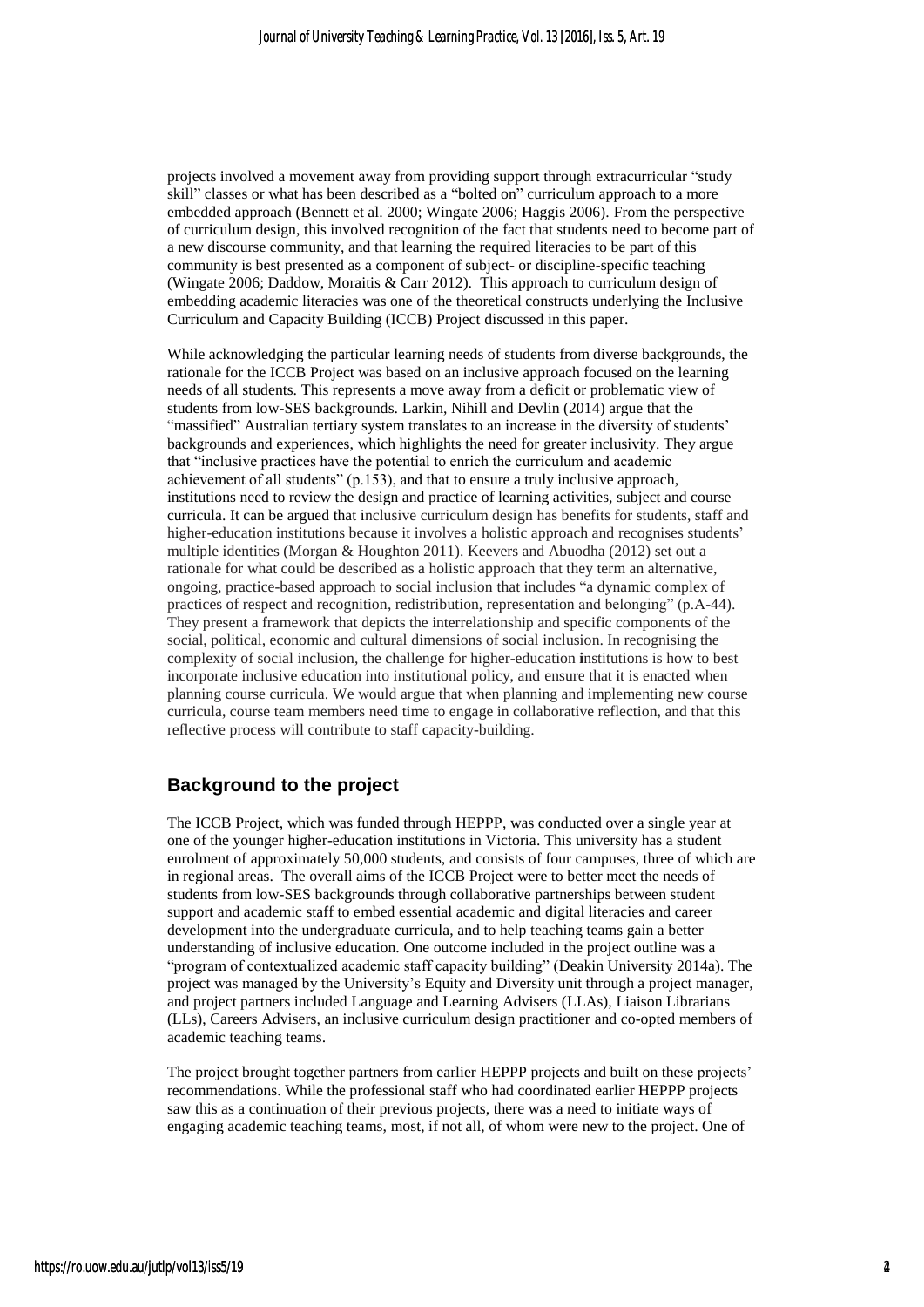the starting points for one of the previous projects had been a collaboration between teaching teams and LLAs to identify and map the academic literacies students needed for assessment tasks in different courses' core units. In turn, this mapping exercise informed the development of embedded academic-literacies curricula and learning resources. Similarly, library staff had worked with teaching teams to embed library services and resources through the learningmanagement system or online sites for specific subjects with a high percentage enrolment of students from a low-SES background (Horn, Maddox, Hagel, Currie & Owen 2013). While these projects had multi-faceted outcomes, including enhancing student learning (Horn et al. 2013; Thies, Wallis, Turner & Wishart 2014; Goldingay et al. 2016), this paper will present a specific review and evaluation of the ICCB Project's impact on staff capacity-building. It will focus specifically on staff's perception of the project's contribution to their understanding of discipline-specific academic literacies, and their capacity to participate in a collaborative approach to curriculum development.

## **Theoretical underpinnings of the project**

#### *Collaboration – inclusive education*

Inclusive learning and teaching in higher education has been defined as

…the ways in which pedagogy, curricula and assessment are designed and delivered to engage students in learning that is meaningful, relevant and accessible to all. It embraces a view of the individual and individual difference as the source of diversity that can enrich the lives and learning of others (Hockings 2010, introduction).

Inclusive education is aligned with good teaching practice, and different sets of principles for teaching and learning in higher education can inform this practice. Gale (2010) suggests that while principles can vary, three common elements are consistent across all sets:

- 1. Taking into account the diversity of learners and ways of learning when designing learning activities;
- 2. Actively engaging learners in learning activities; and
- 3. Planning assessment that makes a positive contribution to students' learning (p. 6).

While this paper will discuss staff capacity-building around the collaborative development of embedded academic-literacies curricula, it should be acknowledged that the overarching rationale for the ICCB Project was inclusive education. One of the aims of the project was to facilitate a process in which teaching staff reflected on principles of inclusive education or universal design for learning (UDL), and related these to their teaching (National Center on Universal Design for Learning 2014). UDL is curriculum design that incorporates multiple means of representation, expression and action and student engagement (Morgan & Houghton 2011). The key principles of UDL support the inclusion of opportunities for different approaches to learning as an important part of curricula, including teaching and learning practice and assessment (Appendix 1).

Clarke and Nelson (2014) suggest that inclusive teaching represents a way to embrace the multiple forms of diversity in student cohorts at Australian universities; specifically, their different motivations, preparedness, expectations and patterns of participation. However, a study by Hitch, Macfarlane and Nihill (2015) found that only a minority of Australian universities have any policy statements referring to inclusive teaching or UDL. They also found that professional development consisted of one-off workshops focusing on the needs of a specific group of students, an approach that could be seen as problematising student diversity. One of the aims of the ICCB Project was to provide more formal professional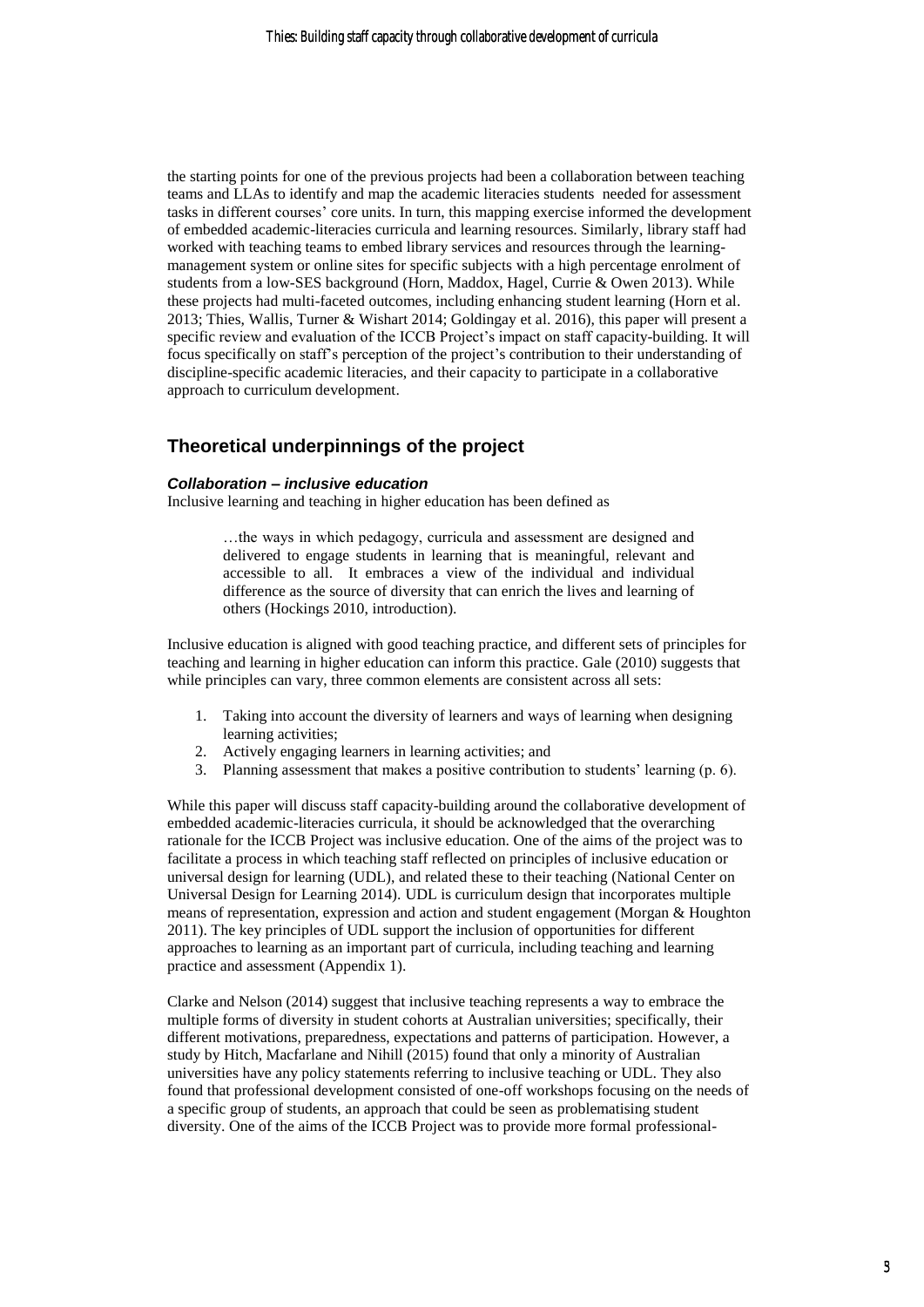development opportunities for all project partners that focused on inclusive education; this approach was supported by the Equity and Diversity unit. It should be recognised that most staff had no previous knowledge or experience of inclusive education. Thus, the initial challenge was to ensure that the project partners had a shared understanding of what was meant by inclusive pedagogy, and how it might be relevant to curriculum development.

At the commencement of the project the teaching-team members, most commonly the subjects' unit chairs, were asked to either attend professional development sessions or meet with the inclusive-design practitioner to consider these principles of inclusion, and to reflect on alternative approaches to facilitating students' learning. Professional-development opportunities that focused on UDL were offered to all project partners. The teaching teams were given examples of how these principles could be incorporated into curriculum design, and challenged to develop their own inclusive teaching plan. The unit chairs could then follow up individually with the inclusive-design practitioner by requesting an audit of their unit curriculum, although there was no evaluation or review that focused specifically on this aspect of curriculum change.

#### *Collaboration – curriculum development*

One of the more recent developments in higher education has been a commitment to a lifelong learning agenda, which includes how students demonstrate their acquisition of certain attributes at the completion of their course. Pitman and Broomhall's (2009) analysis of this conceptual transition includes how terminology such as "generic skills" has been replaced by "graduate attributes", and how this movement places an emphasis on the end of the cycle of learning at university. They maintain that this is a shift from an economic construct that envisages skills as being employment-related to a social agenda involving graduates acquiring specific qualities or values. One suggested approach to the collaborative development of course curricula is through a focus on student development of graduate attributes, or Course Learning Outcomes (CLOs). This approach includes mapping of CLOs across the course, and the inclusion of authentic learning activities and assessment tasks that help students demonstrate their achievement of the CLOs (Oliver 2010). At this university there is an expectation that course teams document how students acquire, apply and demonstrate CLOs at the completion of their course. Much of the curriculum development achieved through the ICCB Project aimed to contribute to students' achievement of four of these CLOs (communication, digital literacy, problem-solving and self-management), with an emphasis on staged development of precursor strategies to support students' development of the CLOs.

There is considerable literature that focuses on the processes of collaborative curriculum development, as well as suggested frameworks to support team-based approaches to curriculum design. A number of studies support the premise that such collaborative curriculum design can improve the quality of curriculum outcomes and contribute to staff capacitybuilding (Deketelaere & Kelchtermans 1996; Healey et al. 2013). Burrell et al. (2015) identify a number of critical factors for the success of team projects, including authority of the team leader, "buy-in" from all stakeholders, clarity of goals, defined roles and responsibilities and effective communication between project partners. Using Clarke and Hollingsworth's (2002) Interconnected Model of Professional Growth (IMPG) to describe a collaborative process, they argue that a team approach can lead to sustained cultural change, a collective approach to ownership of curricula and continuous improvement. The IMPG model looks at an individual's interactions with "…their own personal domain (knowledge, beliefs, and attitudes), domain of practice (professional experimentation), domain of consequence (salient outcomes in their individual growth…) and the external domain (other team members…)" (Burrell et al. 2015, p.755). Burrell et al. extend this model to include external domains inside and outside the team, and the subject-specific pedagogical knowledge team members bring to the curriculum-design process. In any collaborative curriculum-design project, understanding the types of pedagogical knowledge needed and those that collaborators can contribute is an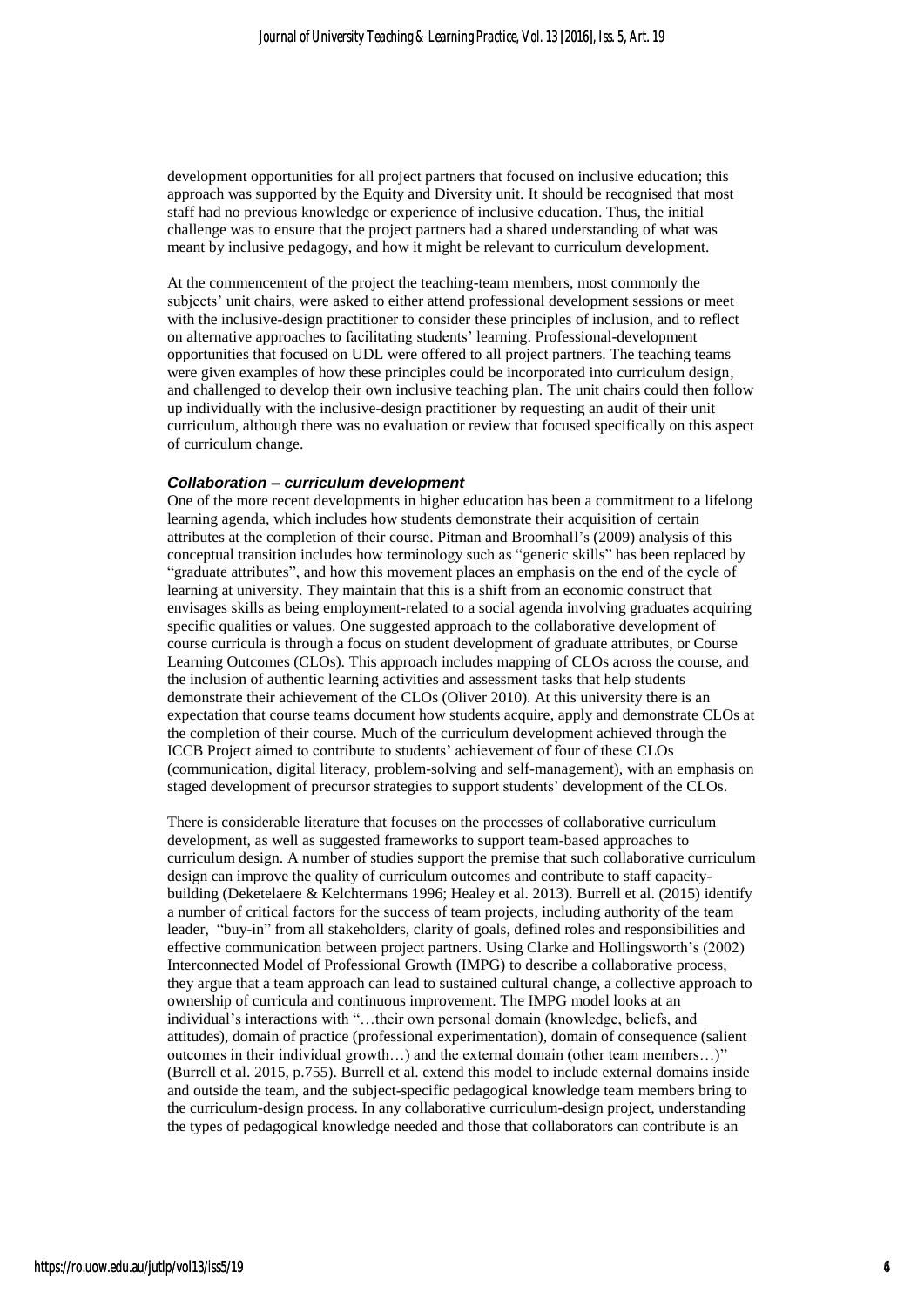important starting point in gaining a shared understanding of how the project might best be planned.

#### *Collaboration – developing embedded academic-literacies curricula*

In line with a move towards inclusive teaching, the ICCB project included the development of curricula that clearly articulated the academic literacy and research practices of the discipline, and a scaffolded or developmental approach that benefited all students. The inclusive curriculum design process included the seamless embedding of the development of academic and digital literacies within the course curricula. The term "seamless" is used to suggest that students did not view these components of their subject curricula as "bolted on" or unrelated to their discipline content. Alternatively, the use of the term "embedding" should not suggest that these literacies can somehow be set apart from content knowledge. Rather, the theory underlying the project was based on the notion that social practices, epistemologies, values and genres vary between disciplines, and that students need to begin to understand these disciplinary differences (Lea & Street 1998, 2006). Lea and Street (1998) put forward the academic-literacies model, which conceptualises academic writing as a social practice, and which acknowledges "power relations among people, institutions and social identities" in student writing (Lea & Street 2006, p.369). This model recognises that the process of meaning-making varies between culture and context. Moreover, Haggis (2006) argues that an approach that considers the cultural values and assumptions underpinning a curriculum is critical in providing support for students from diverse backgrounds.

One aim of the ICCB Project was to enhance student outcomes by developing curricula that clearly articulate what students are required to do in terms of different types of disciplinary processes. This approach to curriculum design assumes a high level of collaboration between subject lecturers, as the discipline specialists, and other project partners as outsiders who interpret the practices of the discipline (Crosling & Wilson 2005). Most commonly, this collaboration is between LLAs and discipline lecturers. Gustafsson et al. (2011) describe this curricular approach as integrating content and language, with a discipline-content focus being combined with communication dimensions or language. The collaborators in this curriculumdevelopment process bring different pedagogical knowledge. The subject teaching staff, bring knowledge of the purposes of academic tasks, which are derived from the disciplines' epistemology, conventions, values and assumptions. LLAs can contribute knowledge of applied linguistics, which allows them to provide a different perspective on the discourse of the subject. For teaching staff who are very familiar with the discourse of their discipline, it may be more difficult to talk about how language is being used to present points of view. Chanock et al. (2012) explains this as LLAs bringing the ability to talk *about* subject discourse in a way that illuminates its use for learners. This non-disciplinary expert's view is an important component of the collaborative development of embedded academic-literacies curriculum.

A number of different programs that aim to embed academic literacies in subject or course curricula have been shown to foster students' academic achievement (Chanock et al., 2012; McWilliams & Allan, 2014; Thies, et al., 2014). Chanock et al. (2012) have broadly defined academic literacies as "encompassing oral, social and electronic ways of dealing with knowledge as well as print literacies" (p.1). It is assumed that these literacies will be developed throughout the students' course of study, and that they will contribute to students' acquisition of CLOs. McWilliams and Allan (2014) identify key academic literacies as including "critical thinking, database searching, familiarity with academic conventions such as referencing, use of formal register and ability to manipulate a range of genres…" (para. 1). Harper's (2011) Academic Literacy Development Framework documents eight facets of academic literacies (reading, recording, reviewing, responding, researching, relating, reporting and referencing), and five developmental levels that describe increasing competence in a specific literacy. This framework informed a simplified diagram of the facets of academic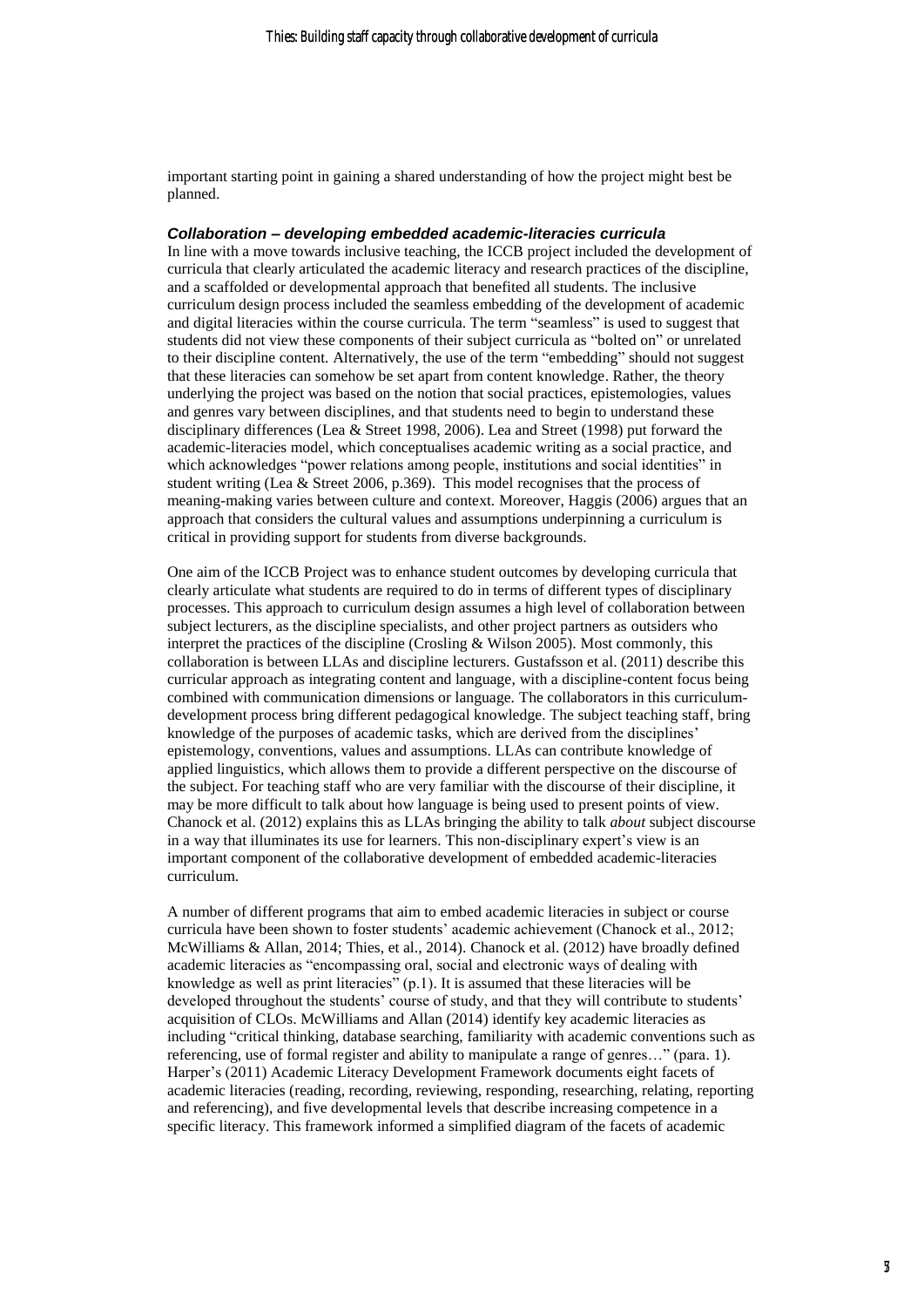literacies, which was used in the ICCB Project to identify the academic literacies students needed to successfully complete their assessment tasks (Appendix 2). In putting forward a proposed model for embedding academic-literacy skills, McWilliams and Allan (2014) also use the assignment task as the starting point for a literacy intervention. Their model describes a process that includes:

- analysis of the assignment task, learning outcomes and marking criteria by the subject lecturer (SL) and the learning adviser (LA)
- assessment of learner needs and devising intervention
- team teaching by LA and SL
- LA and SL debriefing
- revision of assessment and intervention by LA and SL.

In putting forward this model, McWilliam and Allan acknowledge that it needs to be adapted to suit the unique demand of the discourse community within which it is being implemented. While the ICCB Project drew on all processes outlined in this model, it also incorporated various interventions and debriefings involving different project partners.

#### *Reflective practice*

There was an assumption that the curriculum-design process for this project would be informed by the project partners' reflective evaluation as part of an action-research cycle, including planning, acting, observing and reflecting (Zuber-Skerritt 1992). Morgan and Houghton (2011) define this as considering the impact of learning by "gathering, reflecting and acting upon informal and formal feedback from students and colleagues as a continuous process" (p.14).While the ICCB Project partners were aware that they would be interviewed as part of the project evaluation, the project plan did not include a structured reflection process. The value of a more structured self-reflection is that it encourages change and improved teaching practice, as well as increasing the likelihood of sustained change (Reason & Bradbury 2001; Sellheim & Weddle 2015). Sellheim and Weddle (2015) describe a course reflection process that takes place at different times and involves several steps: the completion of a reflective questionnaire by members of the teaching team, individual meetings to discuss the reflections with course/subject coordinators, further written comments on the reflections and team meetings to review suggested curriculum changes. While these suggested steps were not enacted as part of the ICCB Project, the project partners appeared to acknowledge the importance of engaging in self-reflection, and the notes from project meetings provide an informal record of reflections. Also, some teaching teams chose to engage in reflection as a way of creating a resource and/or to explore their experiences of being a project partner. For one teaching team this involved preparing and discussing responses to set questions, and then coming together as a project team to record the responses.

## **Project evaluation**

Measuring the success of the development of embedded academic-literacies curricula presents a number of challenges, especially when curriculum development requires collaboration across different schools and campuses (Thies et al. 2014). The evaluation for this project attempted to gain insights into project partners' increasing understanding of the theoretical constructs underpinning the project, and their capacity to engage in either action research or reflective practice as a way of developing curricula. The evaluation presented here is based on three different sets of data. First, the Equity and Diversity unit at this university attempted to streamline evaluation of all HEPPP projects by engaging a small group of researchers within the university to evaluate all projects, with a methodology that was modified only slightly for each project. This team's evaluation of the ICCB Project included semi-structured interviews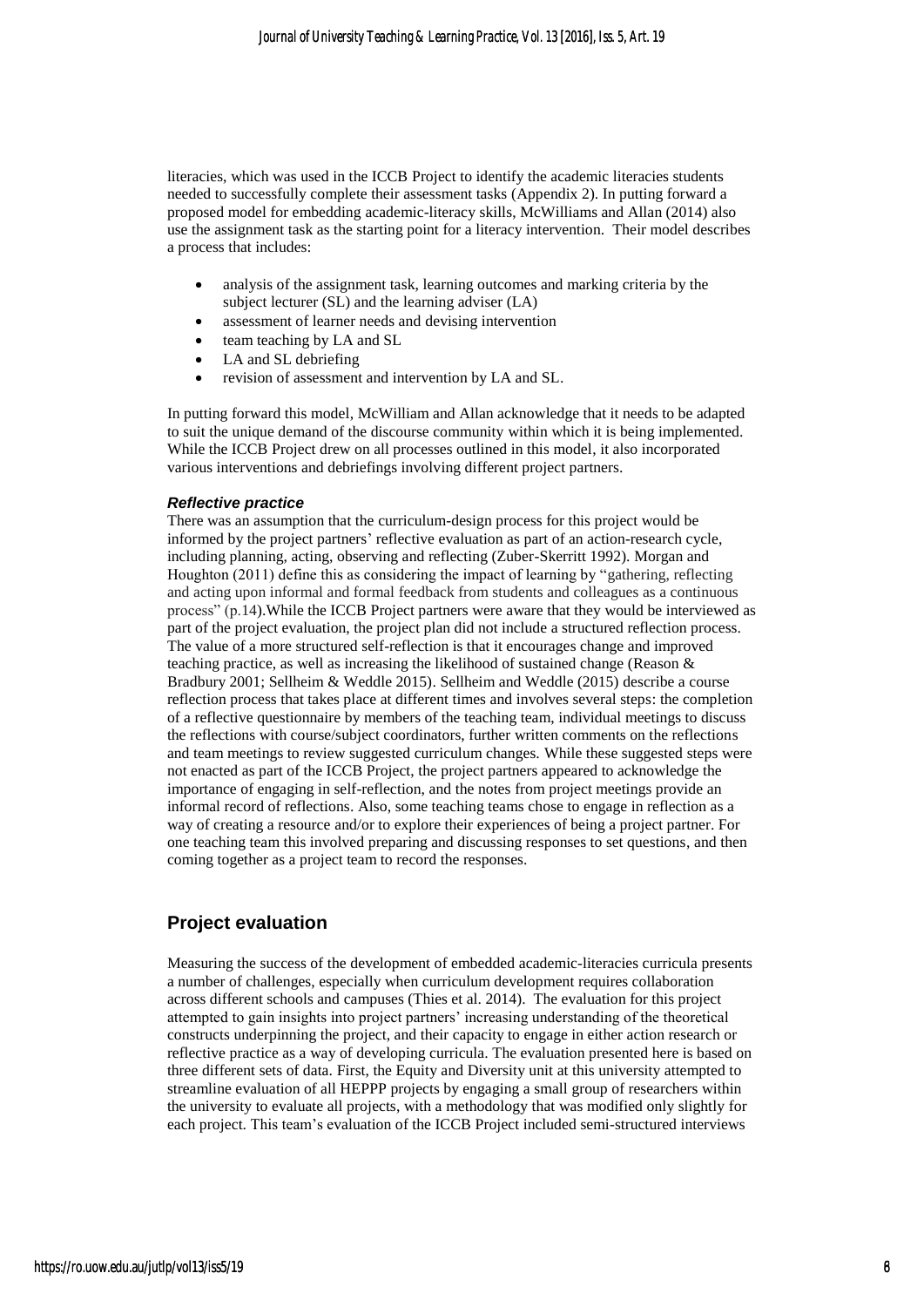with the project partners. The 13 participants consisted of subject coordinators ( $n = 3$ ), library staff (n = 4), language and learning advisers (n = 3), careers staff (n = 2) and Institute of Koorie Education staff  $(n = 1)$ . The semi-structured interview, consisting of 30 open-ended questions, covered four broad areas:

- general information about the program
- benefits of the program
- challenges and barriers to program implementation
- practical applications of the program.

A qualitative analysis of the interview transcripts identified 22 main themes, which were then clustered into six main categories (Appendix 3). The findings discussed here relate only to the category entitled "Staff benefits", including two themes: professional development and capacity-building (Creating Impact Through Evaluation [CITE] Research Group 2014).

Data from semi-structured interviews with two different teaching teams, LLAs and LLs is presented with a focus on two themes: collaboration and curriculum development. Ethics approval was obtained for these studies. Finally, the project involved project partners coming together to participate in a more open group reflection on the curriculum-development process. These reflections were recorded as video clips for use as staff-enhancement resources. Some reference will be made to these reflections, specifically those referring to the curriculum development in two management units (Appendix 4).

### **Evaluation findings: collaboration**

While some interviewees acknowledged the complexity of collaborating across a number of campuses, many confirmed their belief in the value of collaboration, and the contribution this can make to student learning. A member of the teaching team for the management units, when reflecting on cross-university collaboration, commented:

*I really think that this is a model for the way that we should be working…. It is, in this day and age, ridiculous to expect unit chairs to be everything to everybody, to provide the support to the tutors, whatever it might be. As a university, we need to be drawing on the strengths and abilities of – we're all there to help students and we need to be coordinating the support that we give students and building it, I think, into the curriculum, not just make it part of the add-on extras.* (CITE Research Group 2014)

Interviewees also acknowledged the contribution of the project in developing networks. One interviewee explained that the project had increased their understanding of the roles and possible contribution of LLs and LLAs to curriculum development:

*I've also learned a lot from being involved with the other partners, like the library and academic advisors, about how they work within curricula, and what skills they develop and how that all can work.* (CITE Research Group 2014)

A number of comments also illustrated project participants' increased understanding of discipline-specific literacies, and the value of increasing tutors' understanding:

*I wasn't really thinking about it that much at all probably. So it was about getting the tutors to understand a bit more about academic literacies….To have the dialogue with someone else who's the devil's advocate around*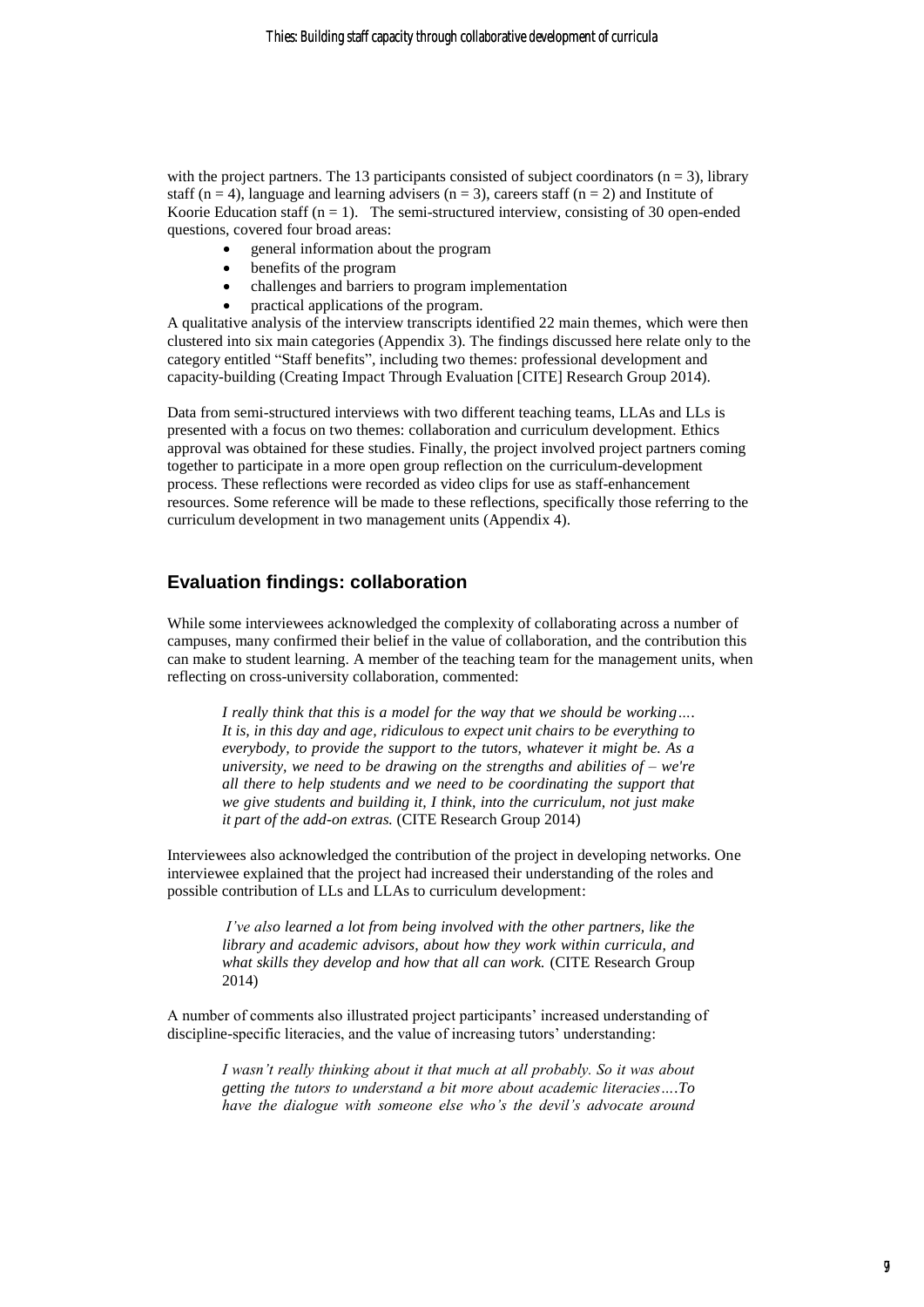*language and help with the rubric, getting that clear and then the additional resources around how to write…."* (CITE Research Group 2014)

However, there were some comments from the interviewees that revealed some level of frustration in attempting to work collaboratively with such a large number of stakeholders. Lack of time and workload were identified as major constraints to working collaboratively. Some project partners felt that there was a need for the project to include structures, which would encourage greater collaboration. The following comment also reflects a lack of clarity regarding the rationale for the project.

*"I don't think all the partners who were involved really had an opportunity to find out about what the others were doing. There was the – 'Well, Library, you're doing your stuff.' And, 'Language and learning, you're just doing your stuff.' But what's the current focus? How do we envisage the work that we would be doing with the units? ... We needed to have a better understanding of where we each were coming from as partners to really be able then to work together in the units"* (CITE Research Group 2014).

#### *Evaluation findings: staff capacity-building*

Staff development was one of the most frequently mentioned themes, with over 30 references to professional development throughout the interviews. Some of these comments also supported and illustrated broader aspects of staff capacity-building (Appendix 5). A number of interviewees commented on student learning and improved teaching practice. One interviewee commented on the value of embedding academic literacies in the curriculum, rather than offering "add-on" classes, while another confirmed the need for scaffolding the development of academic literacies across a course

*…this is a model for the way that we should be working at Deakin… we're all there to help students and we need to be coordinating the support that we give students and building it, I think, into the curriculum, not just mak[ing] it part of the add-on extras. If we want the outcomes, then the outcomes are only going to be achieved if it is planned, organised, built into the curriculum...."*

*"It's still emergent…mapping those particular skills to very explicit connections into… graduate outcomes of the particular academic program…and then connecting them into national regulatory curricula frameworks and then to graduate teacher professional standards.* (CITE Research Group 2014)

Interviewees also acknowledged that additional resources and clarity of language contributed to student learning.

*You focus on the reality of the language and everybody benefits from clearer description of what you've got to do…. Everyone benefits when the grading rubric is made clearer.*

*…then the additional resources around how to write well, I mean that's helpful for any unit, and we can point students to it…."* (CITE Research Group 2014)

One interviewee described the need to make the discipline's cultural practices more explicit, and explained this further as the realisation of the "need to put yourself more in their [the students'] shoes".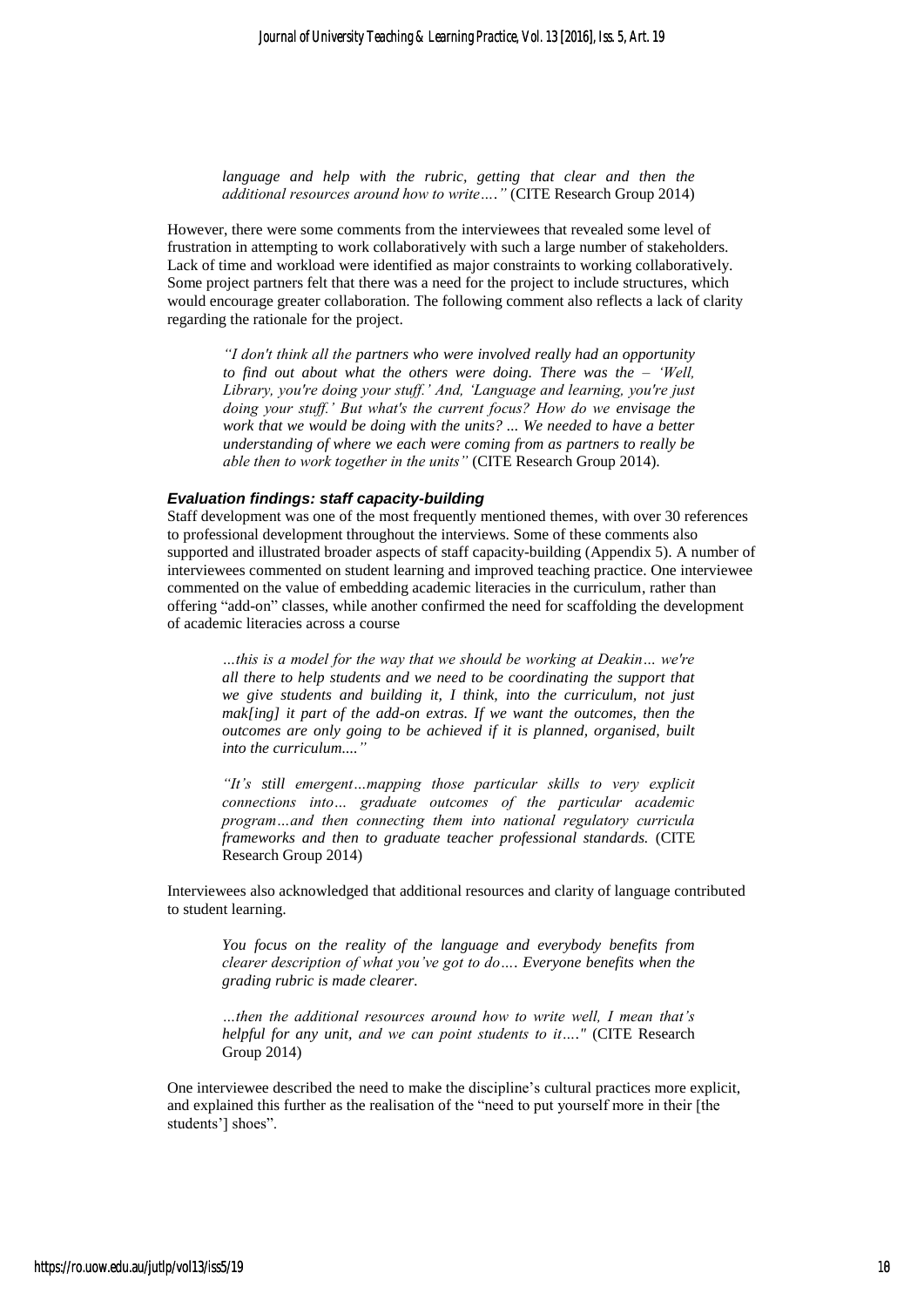*What I realised is just how much we have to make sure we're explaining some of the finer points of our own discipline areas...how we go about getting information from academic material; how we are likely to make assumptions because we've all been doing it for so long about how to look at a paper and decide if it's actually useful and take information from it...try and put yourself in their shoes and then try and find out ways to support them.*

It should be noted that "inclusive education" was not identified as one of the overall themes in this data, although the list of comments on the value of professional development opportunities included gaining "an understanding of the importance of UDL" (CITE Research Group 2014).

## **Collaborating to achieve project outcomes**

Collaboration is one of the principles seen as central to an inclusive curriculum design process. It assumes the building of partnerships through the active involvement of all participants who will potentially benefit from the enriched curriculum (Daddow, Moraitis & Carr 2012: Larkin, Nihill & Devlin 2014). The networks established as part of this curriculumdesign process were many and varied, although some project partners had worked together in the past. Sometimes there was sufficient time for team members to start to develop a shared understanding of the project objectives, while in other instances there was little lead-in time. For example, the subject coordinators of two management units volunteered to participate in the project a few weeks before the commencement of teaching; this necessitated a short but intense planning period. The complexity of the project was increased by the number of project partners, the likelihood of short planning periods due to the HEPPP funding cycle and the extent of the curriculum initiatives being trialed across three or four campuses. While the success of the project relied heavily on project partners' capacity to collaborate, it was assumed that this would occur with a minimum of structures to support this collaboration.

In the first instance, the team members used a constructive-alignment approach focusing on designing learning activities that support students' achievement of learning outcomes, scaffold successful completion of assessment tasks and provide meaningful feedback (Biggs 1996). Specifically in the management units, the team reviewed the subject material, assessment tasks and marking criteria to ensure accessibility and clarity, and scaffolded assessment tasks through the creation of a range of customisable online learning resources, which included models of writing as well as teaching resources for lectures and tutorials. Each subject had an online site that integrated academic support, with a specific focus on the stages or facets of assignment writing. Academic-discipline specialists, LLAs and LLs presented jointly in lectures and tutorials. In addition, LLAs offered individual assistance with academic writing in student "drop in with a draft" sessions, and LLAs and LLs participated in online discussion forums. Additional online classes on analysing the assignment question and structuring the assignment were offered to off-campus students using Blackboard Collaborate. This enhanced curricula was delivered across three different campuses and two other Learning Centre sites, and to students studying totally online. These additions to the curricula reflected "First Year Curriculum Principals" (Kift 2009), such as scaffolding student learning and the integration of academic literacies. However, as these curricular changes were being introduced across units in two years of the course, there was a need to consider students' ongoing development of academic literacies over the two-year period, as well as the sequencing of the resources being provided. Thus, the ICCB Project highlighted how mapping student achievement of the CLOs across two years of a course could facilitate a staged or developmental approach to students' achievement of precursor capabilities.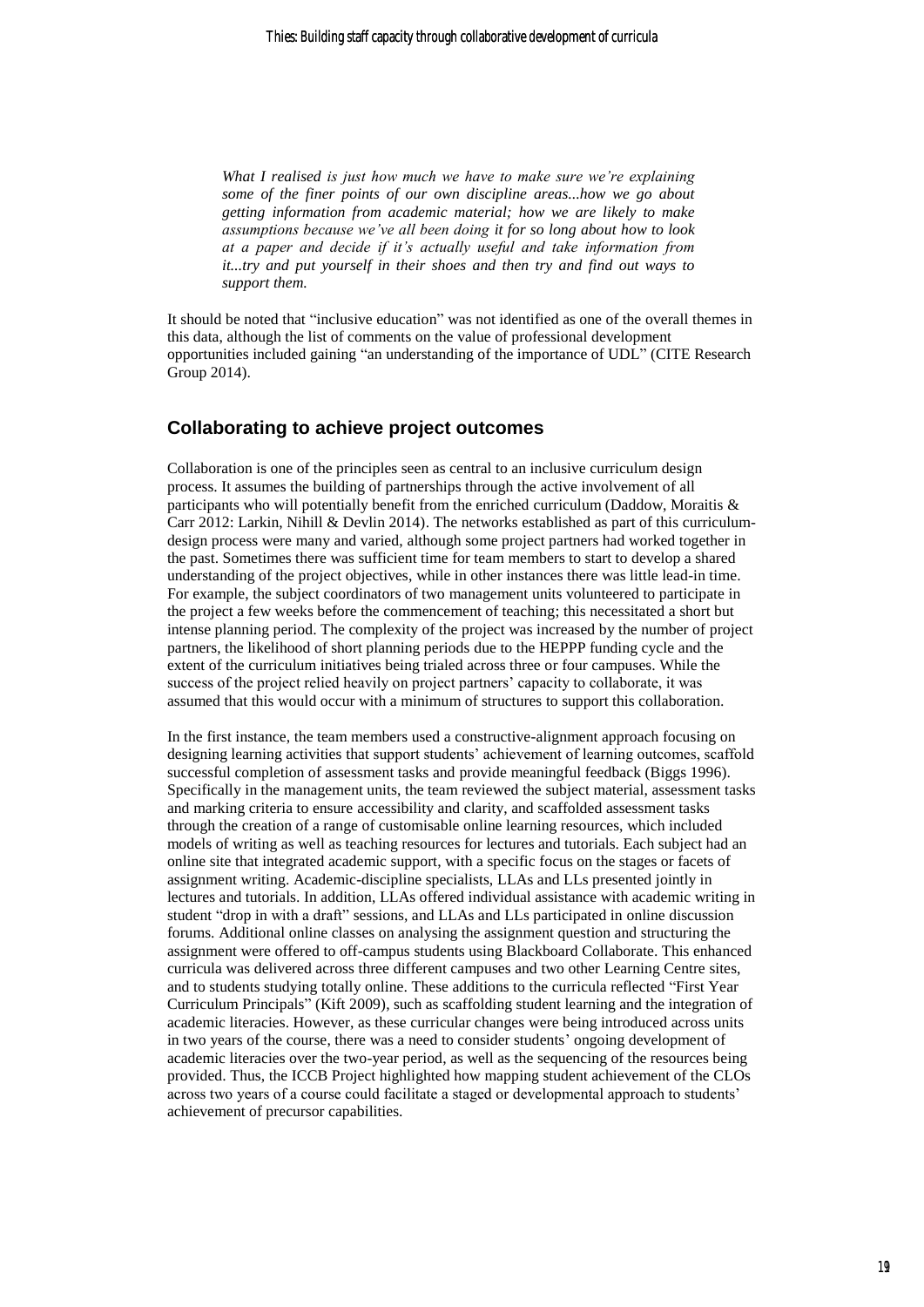Project participants' comments on the collaborative process suggest that their experience varied, although there were more positive than negative comments about the value of this process. One of the critical factors for effective team projects identified by Burrell et al. (2015) is stakeholder buy-in, and this seems most relevant to the ICCB Project. One of the initial delays in starting the project and in achieving some of the project targets was obtaining buy-in from course coordinators. The process adopted included meeting with and presenting the outcomes of earlier HEPPP projects to associate deans (Teaching and Learning), and then, based on their recommendations, contacting course coordinators. This appeared to be a convoluted process, and in fact one of the most successful collaborations, that with the management teaching teams, was a result of a request from a unit chair who had worked collaboratively with project partners in the past. Bailey (2010) also raises the issue of the apparent reluctance of some academic staff to engage in teaching outside what they define as their disciplinary content knowledge. One of the project team members commented on this:

*Because sometimes we have a conversation with teaching staff who are reluctant to give up time that they call "content", and we're saying if it's embedded, you're making explicit the way you think, the way you research, the way you learn in your discipline. That's the perfect way of embedding these literacies and skills.* (Deakin University, Faculty of Business and Law 2015)

This comment implies that academic staff who have a better understanding of academicliteracies theory will be more likely to engage in such curriculum development. In fact, one participant commented on differing attitudes and responses to the project:

*Some academics were quite protective of their curriculum…. And some did everything they could to try to accommodate me. So it was simply a matter of attitude, how on board they were with the whole idea in the first place. How important and relevant they saw it to their students and how flexible they were.* (CITE Research Group 2014)

As advocated by Burrell et al. (2015), an understanding and acknowledgement of the knowledge that project partners can contribute helps facilitate project planning. One significant outcome of the ICCB Project was that partners did become more aware, and also more respectful of the various kinds of knowledge being brought to the project. One interviewee commented on the learning that occurred through the collaborative creation of online learning resources:

*Because I was probably the only one with technical skills, I've made a point in upskilling other people in the unit. We had so much work to get done in such a short period of time that I simply just couldn't do all of it. So when people wanted to learn new skills or new software, we would spend time building their skills doing that.* (CITE Research Group 2014)

One of the constraints around any collaborative project will be the time involved in a successful collaboration, and the need to ensure a balance between project time and other workload demands. Although varying attitudes towards collaboration could be explained as relating to teaching staff's flexibility and capacity to see the relevance of the curriculum changes, another factor frequently identified in the literature is time constraints for project partners in attempting to both engage in the project and find space in what has been described as an "overloaded curriculum" (Bailey 2010). Also, while Burrell et al. (2015) acknowledge the value of the different "knowledges" that project partners can bring to the planning and implementation process, different approaches to curriculum development can cause conflict. This implies the need to allow time not only for a shared understanding of project aims, but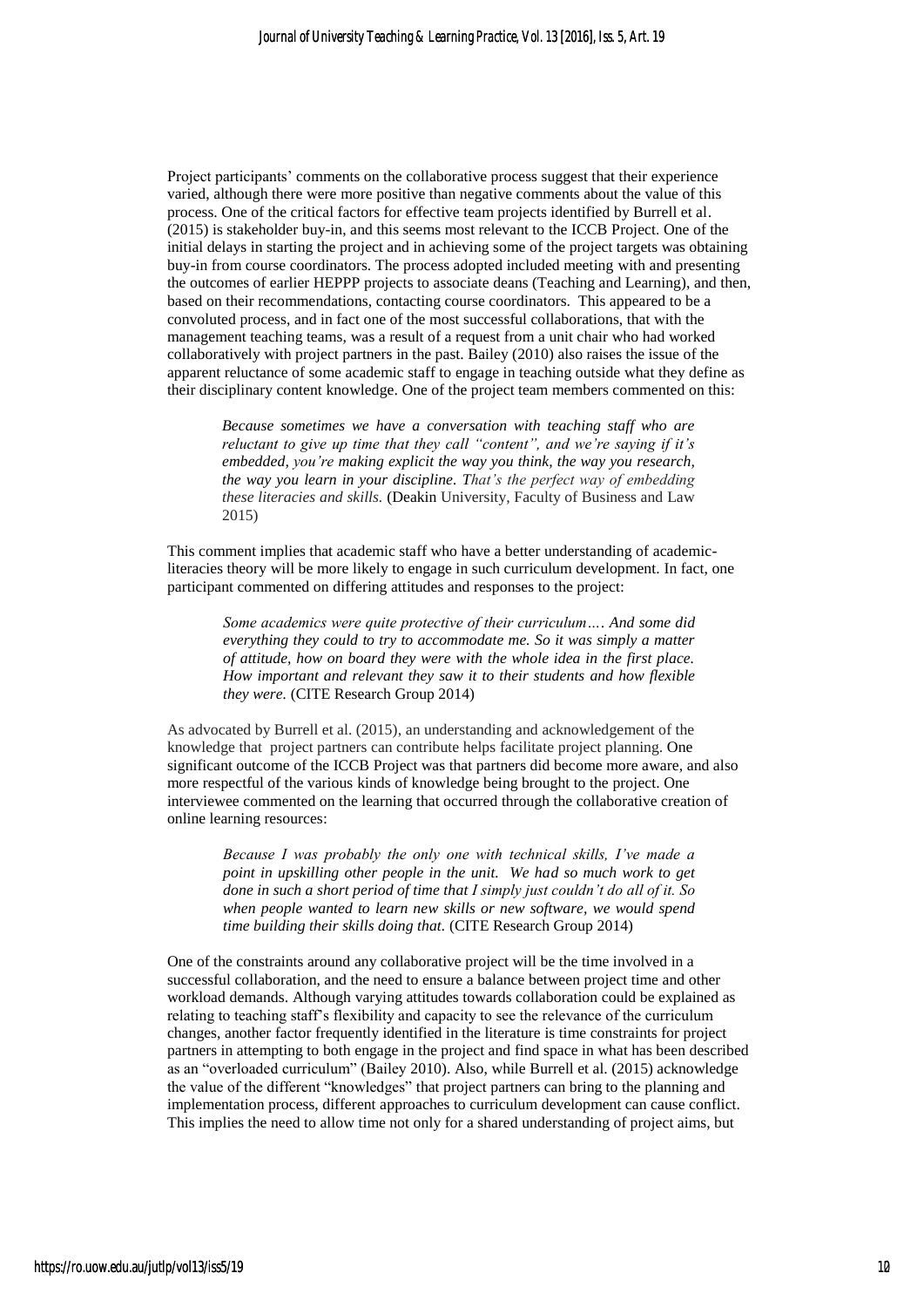also agreement on the curriculum-development process. In addition, the process requires time to listen to students or "walk in their shoes" in an attempt to understand their needs.

Another factor that affects the collaborative process is the ownership or sponsorship of the project. The access and equity focus of the ICCB Project meant that both the project manager and the project lead were from the university's Equity and Diversity unit. This contributed to a high degree of continuity and information-sharing between different HEPPP projects, and ongoing support for project-reporting processes. However, this also made the collaborative work more complex by frequently adding an intermediary to the communication process. Studies discussing curriculum development similar to that undertaken as part of this project have frequently highlighted the value of shared ownership and institutional-wide support for curriculum change (Thies et al. 2012; Chanock 2013; Goldingay et al. 2016). Goldingay et al. (2016) suggest that a process involving three levels of support or simultaneous change is needed for sustaining changes in embedded academic-literacies curricula. They describe these changes as occurring at the micro or personal level, involving individual lecturers, their practice and beliefs and their networks of colleagues. They contend that LLAs bring a different "knowledge" to this process, and therefore have an integral role in the successful embedding of academic literacies. The second change is at the meso or cultural level, which involves a broader sharing of practices and acceptance, resourcing and funding at the university-management level. They also describe macro or structural change, which requires recognition across the tertiary sector and changes to structures to progress collaborativecurriculum initiatives. Certainly the ICCB Project contributed to changes in the roles of LLAs at this university: they have been given a faculty liaison role with more time allocated for working collaboratively with teaching teams, to integrate the development of academic language and literacies into the curricula of different courses within that faculty.

The term "inclusive curriculum" is part of the title of the ICCB Project, and an increase in inclusive practice was listed as one of the outcomes of the project. However, while participants confirmed that they valued the experience of working collaboratively, they did not appear to acknowledge that this may have contributed to increasing their knowledge of inclusive education. This could be explained by the fact that professional-development sessions explaining inclusive education were offered at the commencement of the project. Also, as previously mentioned, no formal evaluation of these sessions was circulated or shared with the project partners. Again, project partners may not have perceived that the curriculum changes they were focusing on were examples of inclusive education. This would support the findings by Hitch, Macfarlane and Nihill (2015) that one-off professional-development sessions on inclusive education result in staff gaining only a very limited understanding of the contribution of inclusive pedagogy to curriculum development.

Achievement of outcomes for this project depended very much on the capacity of project partners to work collaboratively. As such, one of the key recommendations from the project evaluation was that any future project plan should document suggested strategies to encourage greater collaboration. These included more meetings between different areas to ensure knowledge transfer, and continuous evaluation and reflection on partnership development throughout the project. There were also some comments on the need for more-equitable funding of such projects, with more joint funding between academic and professional units in the university being the recommended model. Also while the project partners came together to record their reflections for use as video clips in professional-development resources, there was little time to explore how these might be used as part of a university-wide course-review process or to ensure the sustainability of the curriculum changes. However, although the ICCB Project is now no longer operational, much of the collaboration and network development has continued, sometimes in a more informal way and sometimes as part of a more formal change process, such as the introduction of faculty liaison roles for LLAs. One project outcome that was confirmed by the project evaluation was that the collaboration contributed to the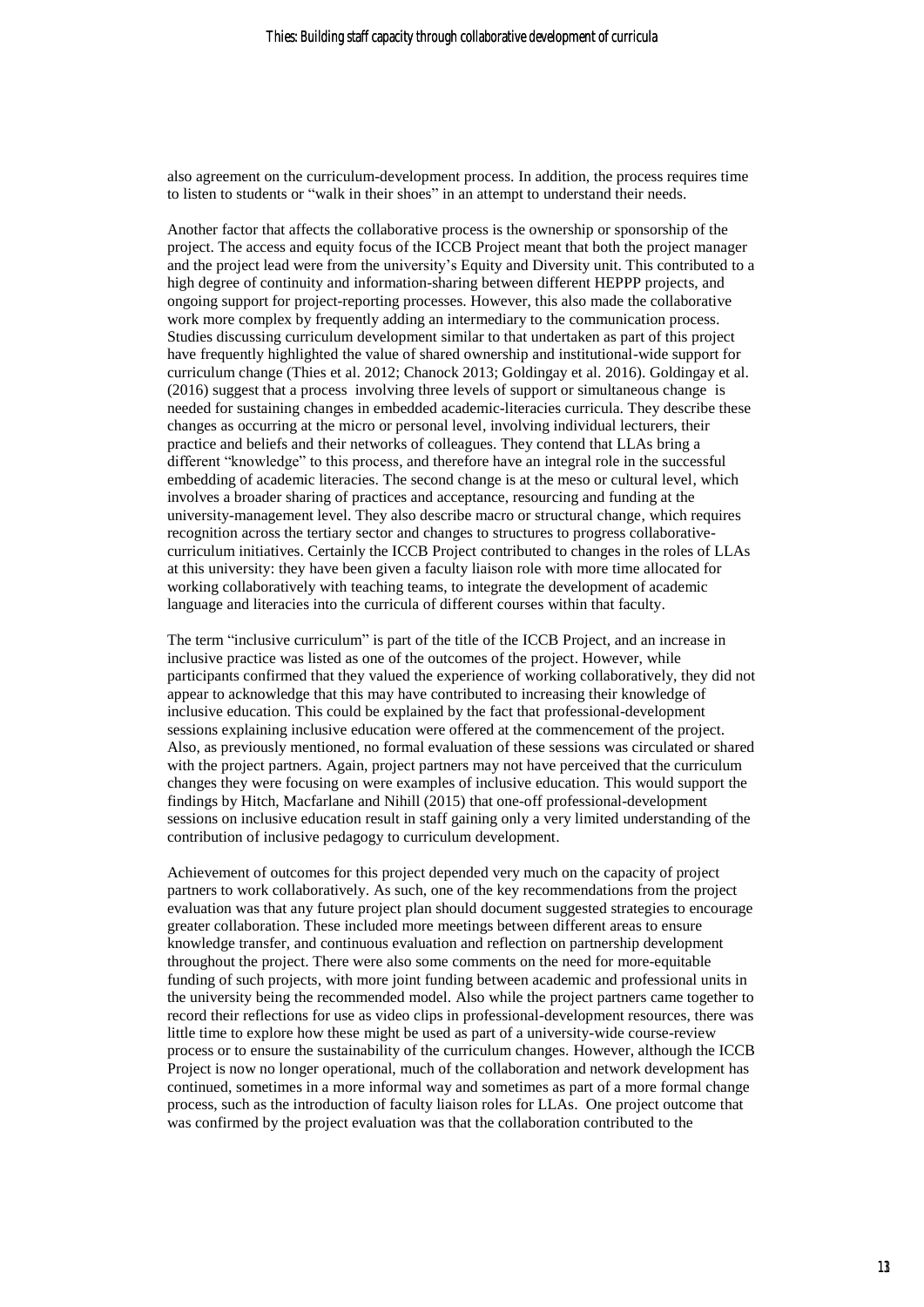generation of ideas, suggesting that shared knowledge is always going to be greater than an individual's knowledge (Bell 2001).

## **Staff capacity-building**

While the project evaluation confirmed that teaching-team members perceived that the project had contributed to improved teaching practice, this was interpreted in different ways. Some academic team members expressed views that the collaboration with LLAs and LLs had resulted in an enriched curriculum. They showed an understanding of the value to students of building the development of academic literacies into the curricula, and recognised the need for planning a developmental process of embedding these literacies across at least two years of a course.

*[the projects]…have allowed us to come up with some quite innovative models thus far of introducing students to these skills and supporting their development…[of] skills that are privileged in a university setting, and making very explicit pathways or very explicit connections to future professional skills.*

In the video recording, one participant from the management team discussed the project with an LLA. He commented on how he saw the collaboration contributing to professional development, describing this as "tendrils of other things" that happen:

*I was really fascinated to see the way not only you and I collaborated, but the way you collaborated with your colleagues, like \_\_\_ on other campuses. We're a multi-campus university, and I don't think the work we can do can be done in isolation.… I think there was a cross-campus dialogue on the virtual level as much as there was on the face-to-face level on each campus. So that's something that was informative for me…. When you engage in the collaboration these sort of tendrils of other things happen.* (Deakin University, Faculty of Business and Law 2015)

To relate this participant's experience to the Interconnected Model of Professional Growth (IMPG) (Clarke & Hollingsworth 2012), it should be noted that he joined the project with preexisting knowledge, beliefs and attitudes about teaching and learning in this subject. The domain of practice for this participant included the lectures and tutorials being delivered both face-to face and online, and the curriculum as presented on the online subject/unit site; certainly, for him, the project contributed in all these aspects of teaching practice. Much of the external stimulus came from conversations, or what he described as "cross-campus dialogue on the virtual level as much as face-to-face". The comment also suggests that this included observing what was being achieved through collaborative work being done by other colleagues. One of the salient outcomes in these two management subjects/units was students' improved results; this outcome provided support for the curriculum changes that had been made, and for further refection. The IMPG model emphasises the importance of the reflections between these domains, and how the cycle of reflection can lead to changed knowledge, beliefs and attitudes.

The reflections on the project included a discussion of the value of the action-research process in encouraging changes to teaching practice, and how this needed to be a more sustainable and continuous process. One strategy adopted to support this continuous improvement process was the creation of staff capacity-building resources. For example, one resource, entitled "A guide to developing academic literacies in your course curriculum" (Rosario & Thies 2015), that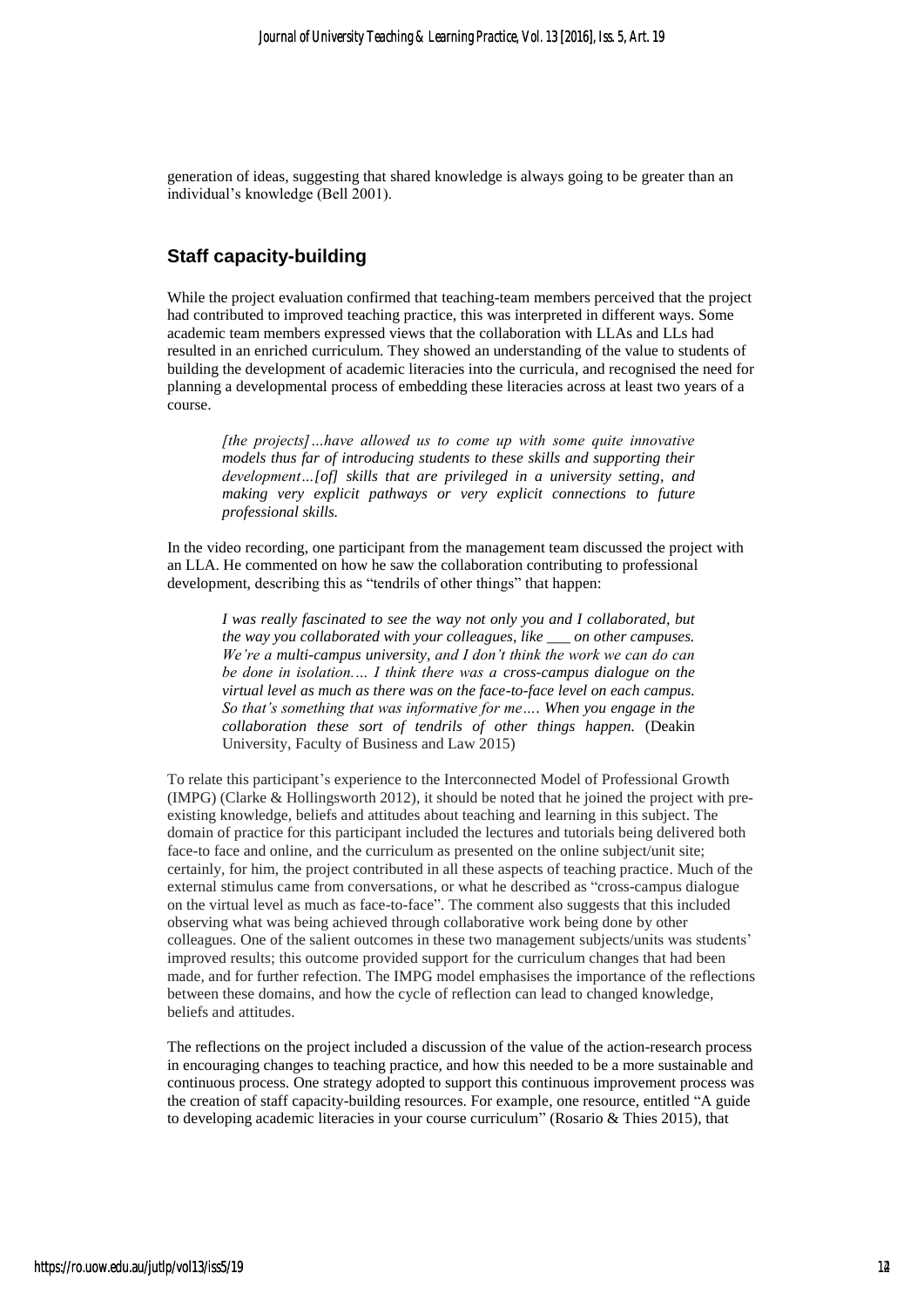draws on the learning from this project could be used in a course-evaluation process, and also as a resource for staff development across the university. The visual representation of the "facets of academic literacies" included in this guide can be used to begin the conversation about mapping literacies across assessment tasks in different subjects/units and across year levels. The video clips produced by the management team have value both for the participants who engaged in the reflective process and as a resource for use in professional-development programs. One challenge is to ensure that such resources are accessible and seen as relevant after the termination of the project.

### **Reflection on curriculum development**

Keevers and Abuodha (2012) argue that frameworks and models that support a reflective curriculum-development process can assist in reducing what they describe as the mismatch between the vision of students receiving an inclusive education and the reality of the student experience. The ICCB Project partners did participate in the formal evaluation, and also adopted their own reflective process, often influenced by their discipline. The management team wanted a concrete record of their reflection and the curriculum-change process; this supports the suggested process of documenting thoughts and curriculum-related issues as they occur as an important aid to memory (Purcell 2013). The video clip produced by the management team could be described as a reflection-on-action (Sellheim & Weddle 2015), as it was recorded immediately after the teaching period, and required participants to contemplate and formulate views about their experience of the curriculum-change process. For example, one subject coordinator expressed the view that the project had helped him become aware of how other project partners focused much more on student engagement, and that the project had made him much more conscious that his language and approach needed to be continuously improved. This teaching-team member repeated the phrase "I'm reminded", which could be interpreted as a direct reference to what he gained from reflecting on the collaborative approach to curriculum changes in these two management units.

*In an academic team I can just rely on myself or my academic peers to do what we do. But in our collaboration I'm reminded – because your focus is much more on students' understanding. My focus is on students learning or passing. Your focus is much more on students engaging with the development of the skills to get them right through university. So I'm reminded that my language and approach does need to be continuously improved. As an academic I learnt that along the way.* (Deakin University, Faculty of Business and Law 2015)

As part of one of the earlier HEPPP projects, one teaching team from the social-work course adopted a more formal process by using Gibbs's (1988) six-stage model of reflective practice: description, feeling, evaluation, analysis, conclusion and action (Goldingay et al. 2016). Data was collected from two focus groups facilitated by the participants themselves and described as "reflective conversations". Incorporating the feelings or emotional experience of the process provided an added dimension to the changing views and the affective response to the project. While some project partners acknowledged the value of reflection, a cycle of reflective practice was not incorporated into the project in a systematic way. In incorporating reflective models into project outlines, a smaller-scale reflection using a process that fits the disciplinary practice of the team or a more direct reflection process focusing on one aspect of the curriculum – for example, the development of one academic literacy across the course – could be a starting point for larger-scale curriculum renewal projects.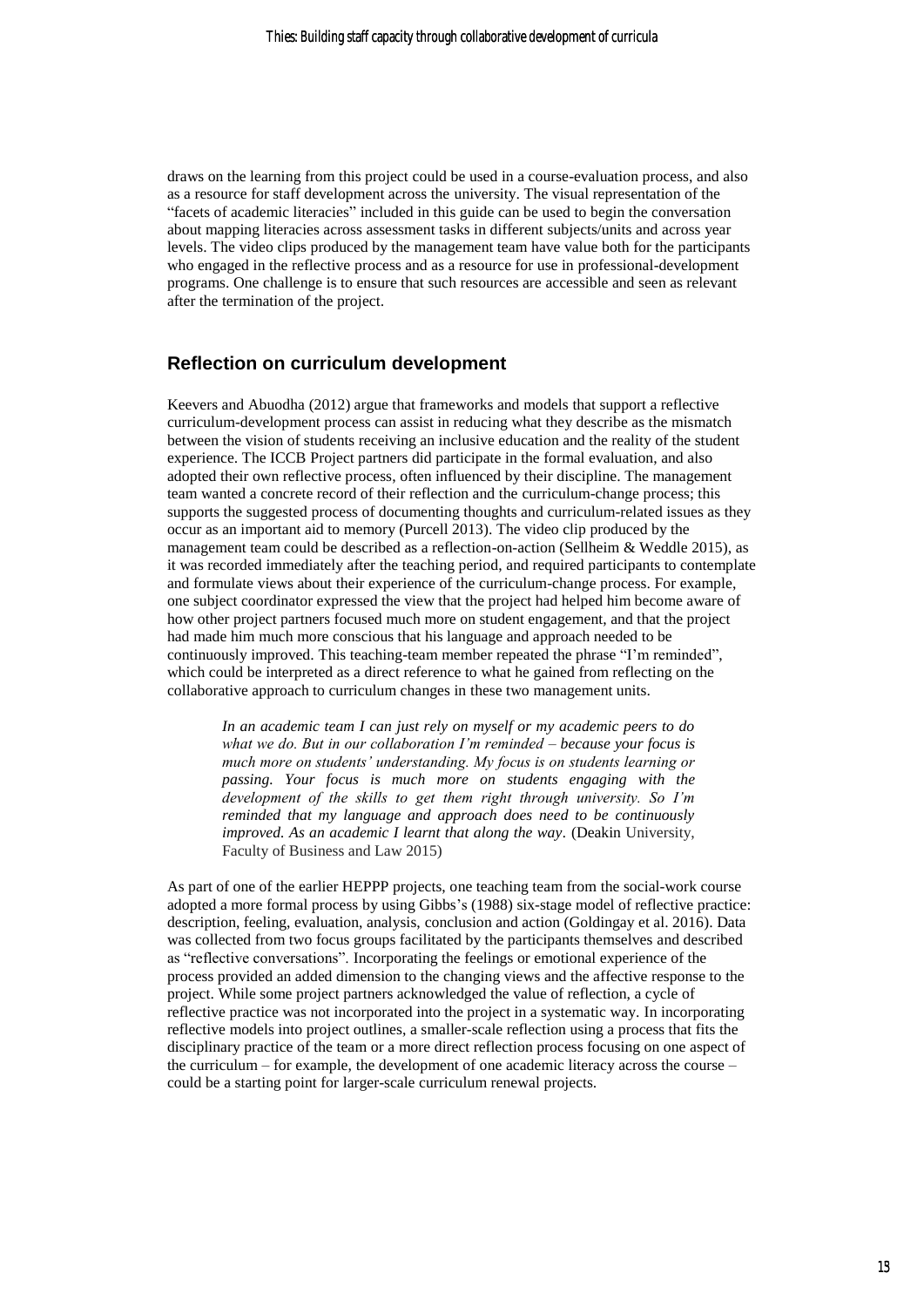## **Conclusion**

The ICCB Project provided opportunities for the partners to participate in reflection on this curriculum-development process through team meetings and the CITE evaluation interviews, and to use this reflection to move towards some consensus on how the curriculum-renewal process might best be enacted beyond the period of the project. The large number of project partners and the requirement to work across multiple campuses of the university meant that this reflective process was sometimes fragmented. Moreover, discussions in subject team meetings meant that decisions regarding curriculum changes were often not communicated to all project partners. However, over the period of the project, the partners began to acknowledge the value of collaborative reflection, and to participate in planned reflections such as the production of the video resources. This dynamic process suggested that future projects would benefit from having a more definitive framework for reflection included as part of the initial project brief. For example, as there were professional-development opportunities offered by the inclusive-curriculum design practitioner, the UDL principles could have been used as one framework to inform staff reflections.

One of the overarching aims of the ICCB was to explore models of curriculum development that included a scaffolded or developmental approach to the embedding of graduate learning outcomes in course curricula. The project outcomes support the contention that course curricula are enriched by a process of collaborative curriculum development involving partners such as the library and LLAs. However, the project did not identify a definitive model of how this is best achieved. One conclusion is that this is a dynamic process, and there are various models to draw upon depending on the situation. However, obtaining buy-in and agreement on the collaborative process is a vital starting point. Also, there is a need to ensure that resources created by such projects have relevance beyond the period of the project. While different approaches have been highlighted in the professional-development resources produced as part of this project, in future initiatives consideration would need to be given to how they could be used in different situations, taking into account departmental and institutional differences, particularly in choosing ways to encourage staff engagement. Such engagement needs to be supported by institution-wide policy so as to allow teaching staff sufficient time to participate in an action-research cycle. At this institution, the ICCB Project and previous HEPPP projects illustrate emerging good practice, such as scaffolding students' development of academic literacies throughout their course curricula. However this approach to curriculum change currently relies on individual faculties prioritising this work by encouraging and allowing staff sufficient time to engage in collaboration and reflection. While the inclusive approach to curriculum development adopted as part of this project relied on HEPPP funding, such curriculum development should be part of a mainstream university procedure that supports excellence in teaching and learning.

### **References**

Australian Government Department of Education and Training 2016. *Access and participation, Higher Education Participation and partnerships program (HEPPP*). Viewed 18 May 2016, https://www.education.gov.au/higher-education-participation-and-partnerships-programmeheppp.

Australian Government 2009. *Transforming Australian Higher Education System.* Commonwealth of Australia, Canberra. Viewed 20 February 2011, http://www.innovation.gov.au/highereducation/Documents/TransformingAusHigherED.pdf.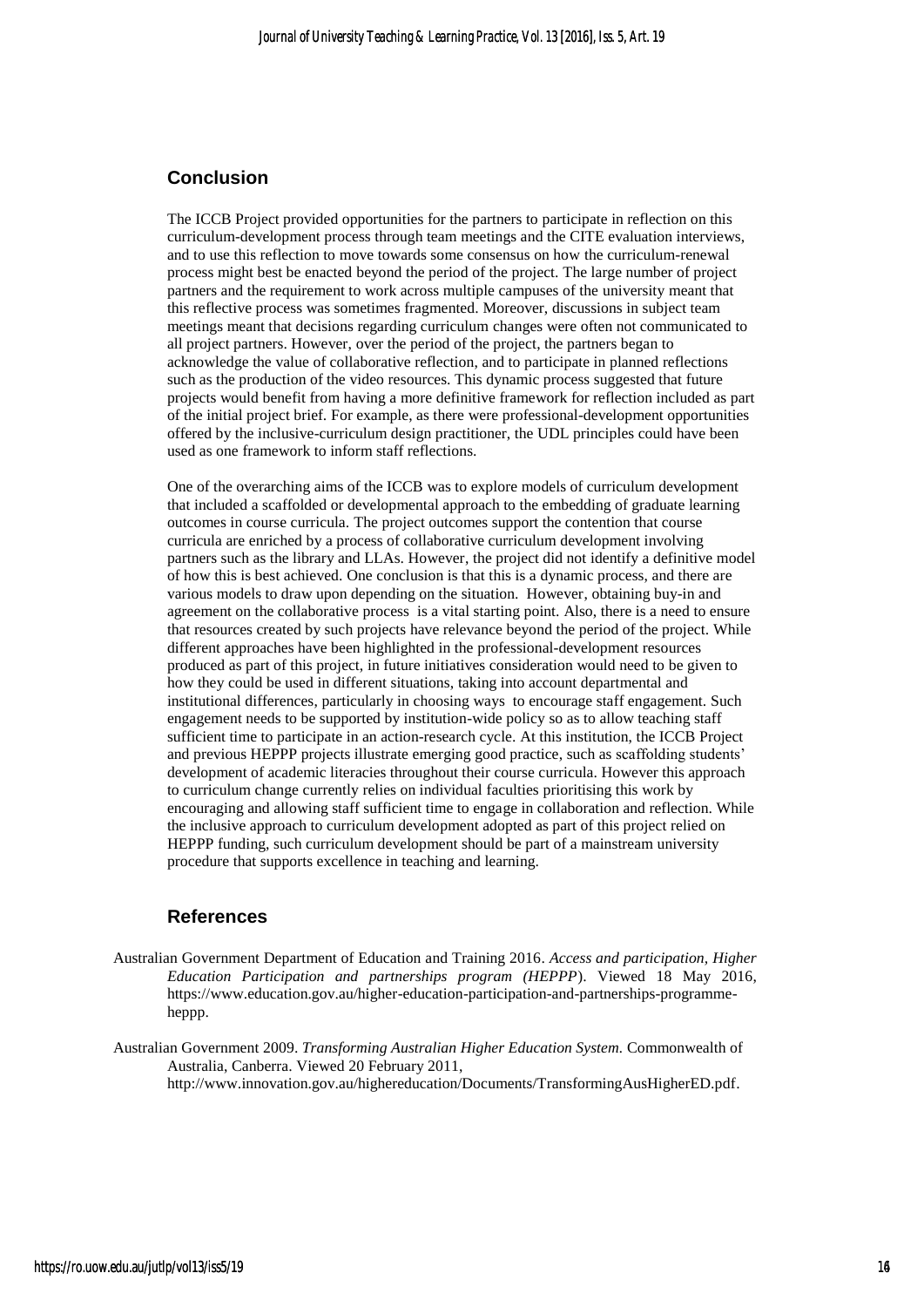- Bailey, R 2010. The role and efficacy of generic learning and study support. *Journal of Learning Development in Higher Education*, 2, February.
- Bell, M 2001 Supported reflective practice: A programme of peer observation and feedback for academic teaching development. *International Journal of Academic Development*, 6(1), pp. 29-39.
- Bennett, N, Dunne, E & Carrie, B 2000. *Skills development in higher education and employment.* Society for Research in Higher Education, Buckingham.
- Biggs, J 1996. Enhancing teaching through constructive alignment. *Higher Education*, 32, pp. 347-364.
- Burrell, A, Cavanagh, M, Young, S & Carter, H 2015/ Team-based curriculum design as an agent of change. *Teaching in Higher Education,* 20(8), pp.753-766. Viewed 18 May 2016, http://dx.doi.org/10.1080/13562517.2015.1085856.
- Chanock, K, Horton, C, Reedman, M & Stephenson, B 2012. Collaborating to embed academic literacies and personal support in first year discipline subjects. *Journal of University Teaching & Learning Practice*, 9(3). Viewed 9 May 2016, http://ro.uow.edu.au/jutlp/vol9/iss3/3.
- Clarke, D & Hollingsworth, H 2002. Elaborating on a model of teacher professional growth. *Teaching and Teacher Education*, 18, pp. 947-967.
- Clarke, J & Nelson, K 2014. In conversation with: Professor Richard James, *The International Journal of the First Year in Higher Education,* 5(1), pp. 1-8. doi: 10.5204/intifyhe.v5il.222.
- Creating Impact Through Evaluation (CITE) Research Group 2014. *Inclusive Curriculum and Capacity Building (ICCB) Project, Qualitative Staff Evaluation 2014.* Deakin University, Melbourne.
- Crosling, G & Wilson, A 2005. Creating a rich environment: Co-operation between academic support and disciplinary teaching staff. In Milnes, S (ed.), *Critiquing and reflecting: LAS profession and practice. Proceedings of the Language and Academic Skills in Higher Education Conference*, *24-25 November 2005*. Australian National University, Canberra. Viewed 22 October 2014, http://www.aall.org.au/sites/default/files/las2005/Crosling\_Wilson.pdf.
- Daddow, A, Moraitis, P & Carr, A 2014. Non-traditional students in tertiary education: interdisciplinary collaboration in curriculum and pedagogy in community services education in Australia. *International Journal of Inclusive Education*, 17(5), pp. 480-489. doi: 10.1080/13603116.2012.685765.
- Deakin University 2014a. *Business plan for 2014 HEPPP programs*. Deakin University, Melbourne.
- Deakin University 2014b. Universal Design for Learning, Seminar presentation. Deakin University, Melbourne.
- Deakin University, Faculty of Business and Law 2015. *HEPPP Project: Reflecting on inclusive curriculum design in two management units.* Deakin University, Melbourne.
- Deketelaere, A & Kelchtermans, G 1996. Collaborative Curriculum Development: an encounter of different professional knowledge systems. *Teachers and Teaching*, 2(1), pp. 71-85. Viewed 9 May 2016, http://dx.doi.org/10.1080/1354060960020106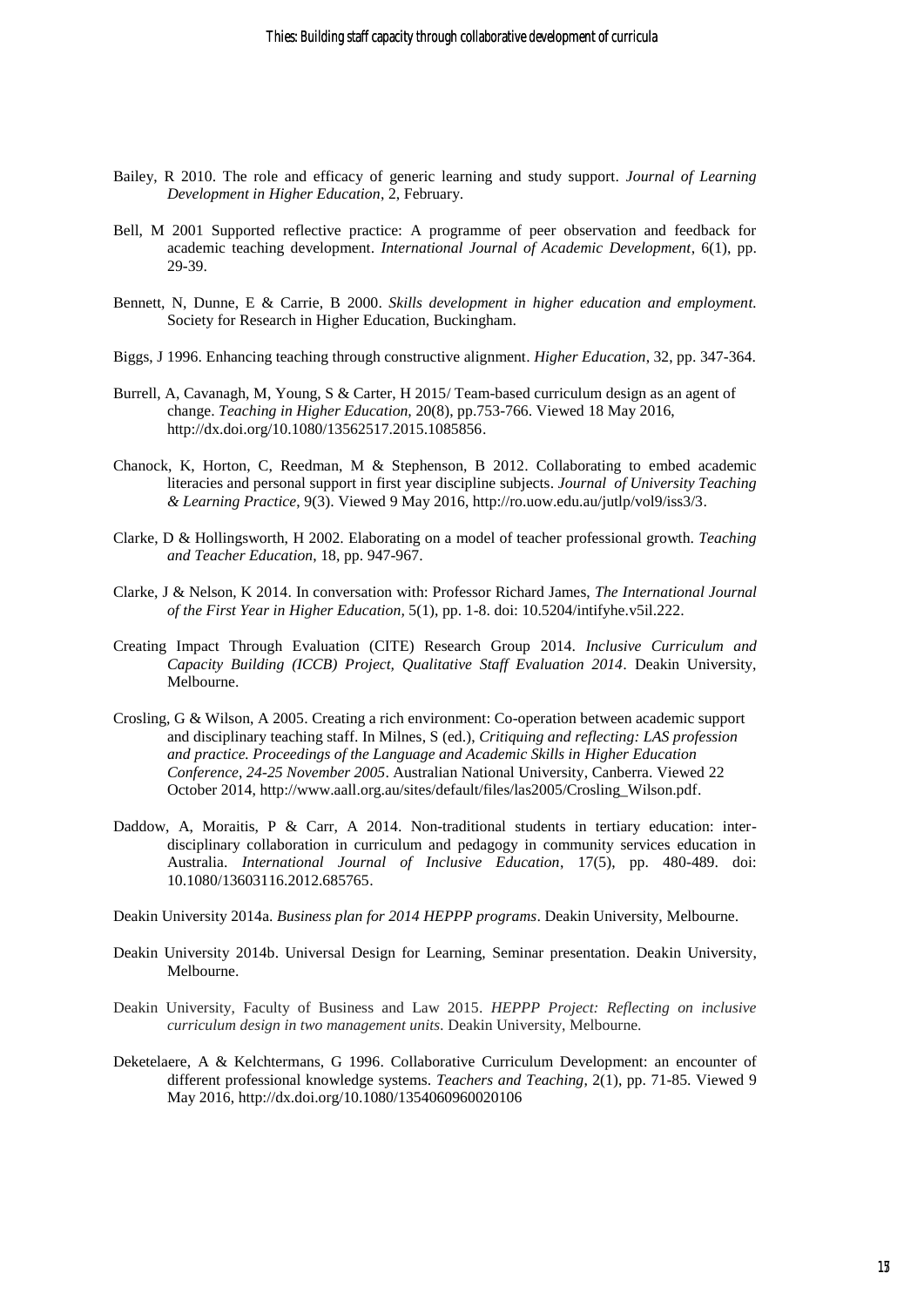- Department of Education Employment and Training 1990. *A fair chance for all: national and institutional planning for equity in higher education.* Australian Government Publishing Service, Canberra.
- Devlin, M, Kift, S, Nelson, K, Smith, L & McKay, J 2012. *Effective teaching and support of students from low socioeconomic status backgrounds: Resources for Australian higher education, Final Report 2012*. Australian Government Office for Learning and Teaching, Sydney.
- Gale, T 2010. Putting social inclusion in its place: three principles for pedagogic work. *Pathways 10 Conference: 'Creating Space for People with Disabilities in Tertiary Education*'. Southbank Institute of Technology, Brisbane, 2 December, pp. 1-15. Viewed 23 October 2014, http://dro.deakin.edu.au/eserv/DU:30040886/gale-puttingsocial-2010.pdf.
- Gale, T & Tranter D 2011. Social justice in Australian higher education policy: an historical and conceptual account of student participation. *Critical Studies in Education*, 52(1), February, pp. 29-46.
- Gibbs, G 1988. *Learning by doing: A guide to teaching and learning methods.* Further Education Unit, London.
- Goldingay, S, Hitch, D, Carrington, A & Rosario, V 2016. Transforming roles to support student development of academic literacies: a reflection on one team's experience. *Reflective Practice: International and Multidisciplinary Perspectives,* 17(3). Viewed 19 May 2016, doi:10.1080/14623943.2016.1164682.
- Gustafsson, M, Eriksson, A, Raisanen, C, Stenberg, A, Jacobs, C, Wright, J, Wyrley-Birch, B & Winberg, C 2011. Collaborating for content and language integrated learning: The situated character of faculty collaboration and student learning. *Across the Disciplines,* 8(3). Viewed 26 May 2016, http://wac.colostate.edu/atd/clil/gustafssonetal.cfm.
- Haggis, T 2006. Pedagogies for diversity: retaining critical challenge amidst fear of "dumbing down". *Studies in Higher Education*, 31(5), pp. 521-535.
- Harper, R 201., *A Literacy Development Framework.* University of Canberra.
- Harvey, A, Burnheim, C & Brett, M 2016. Student Equity in Australian Higher Education. Viewed 24 May 2016, http://link.springer.com/book/10.1007%2F978-981-10-0315-8.
- Healey, M, Bradford, M Roberts, C & Knight, Y 2013. Collaborative discipline-based curriculum change: applying Change Academy processes at department level. *International Journal for Academic Development*, 18(1), pp. 31-44. doi: 10.1080/1360144X.2011.628394.
- Hitch, D, Macfarlane, S & Nihill, C 2015. Inclusive pedagogy in Australian universities: A review of current policies and professional development activities. *The International Journal of First Year in Higher Education*, 6(1), pp. 135-145. doi: 10.5204/intjfyhe.v5i1.254.
- Hockings, C 2010. *Inclusive learning and teaching in higher education; a synthesis of research.* Viewed 22 October 2015, http://www.heacademy.ac.uk/evidencenet.
- Horn, A, Maddox, A, Hagel, P, Currie, M & Owen, S 2013. Embedded library services: beyond chance encounters for students from low SES backgrounds. *Australian Academic and Research Libraries*, 44(4), pp. 235-250. Viewed 22 October 2015, http://dx.doi.org/10.1080/00048623.2013.862149.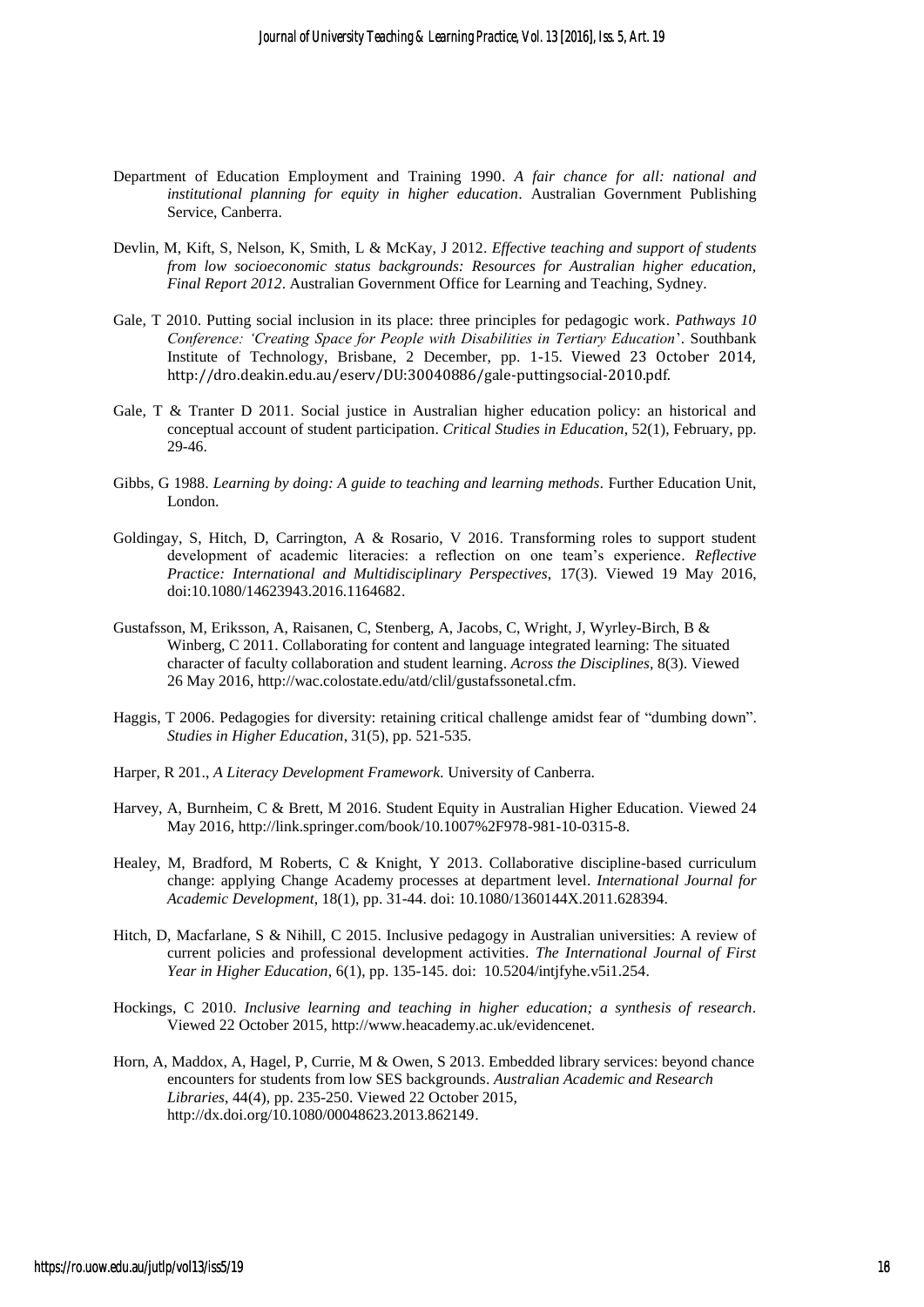Hurst, D & Tovey, J 2013. Coalition to scrap uni fees, targets. *The Age*, 25 September, p. 4.

- Keevers, L & Abuodha, P 2012. Social Inclusion as an unfinished verb: A practice-based approach. *Journal of Academic Language and Learning*, 6(2), pp. A42-A59. Viewed 24 August 2014, http://journal.aall.org.au/index.php/jall/article/view/206.
- Kemmis, S 1985. Action research and the politics of reflection. In Boud, D, Keogh, R & Walker, W (eds.), *Reflection: Turning experience into learning.* Kogan Page Ltd., New York, pp. 139- 163.
- Kemp, D & Norton, A 2014. Review of the Demand Driven Funding System, Australian Federal Government, Canberra. Viewed 3 March 2016, [https://docs.education.gov.au/system/files/doc/other/review\\_of\\_the\\_demand\\_driven\\_funding\\_](https://docs.education.gov.au/system/files/doc/other/review_of_the_demand_driven_funding_system_report_for_the_website.pdf) [system\\_report\\_for\\_the\\_website.pdf.](https://docs.education.gov.au/system/files/doc/other/review_of_the_demand_driven_funding_system_report_for_the_website.pdf)
- Kift, S 2009. *Articulating a transition pedagogy to scaffold and to enhance the first year student learning experience in Australian higher education: Final report for ALTC senior fellowship program.* Australian Learning and Teaching Council, Strawberry Hills, NSW.
- Koshy, P & Seymour R, 2014. Student equity performance in Australian higher education. National Centre for Student Equity in Higher Education, Curtin University, Perth. Viewed 20 September 2016, https://www.ncsehe.edu.au/publications/student-equity-performance-inaustralian-higher-education-2007-to-2014/.
- Larkin, H, Nihill, C & Devlin, M 2014. Inclusive practices in academia and beyond. In Fraser, K (ed.), *The Future of Learning and Teaching in Next Generation Learning Spaces International Perspectives on Higher Education Research*, vol. 12, Emerald Group Publishing Limited, Bradford, UK, pp. 147-171.
- Lea, M & Street, B 1998. Student writing in higher education: An academic literacies approach. *Studies in Higher Education,* 23(2), pp. 157-72.
- Lea, M & Street, B 2006. The "academic literacies" model: Theory and applications. *Theory into Practice,* 45(4), pp. 368-77. Viewed 6 August 2011, http://www.tandfonline.com/doi/abs/10.1080/03075079812331380364#preview.
- McWilliams, R & Allan, Q 2014. Embedding Academic Literacy Skills: Towards a Best Practice Model. *Journal of University Teaching & Learning Practice*, 11(3). Viewed 4 May 2016, http://ro.uow.edu.au/jutlp/vol11/iss3/8.
- Morgan, H & Houghton A 2011. *Inclusive curriculum design in higher education: Considerations for effective practice across and within subject areas*, Higher Education Academy, York, UK. Viewed 22 October 2015, https://www.heacademy.ac.uk/resources/detail/inclusion/Disability/Inclusive\_curriculum\_desi gn in higher education.
- National Center on Universal Design for Learning CAST 2014. *Universal Design for Learning Guidelines version 2.0.* National Center on Universal Design for Learning, Wakefield, MA. Viewed 23 October, 2015, http://www.udlcenter.org/aboutudl/udlguidelines.
- Oliver, B 2010. *Teaching fellowship: Benchmarking partnerships for graduate employability*. Australian Learning and Teaching Council, Sydney. Viewed 22 October 2015,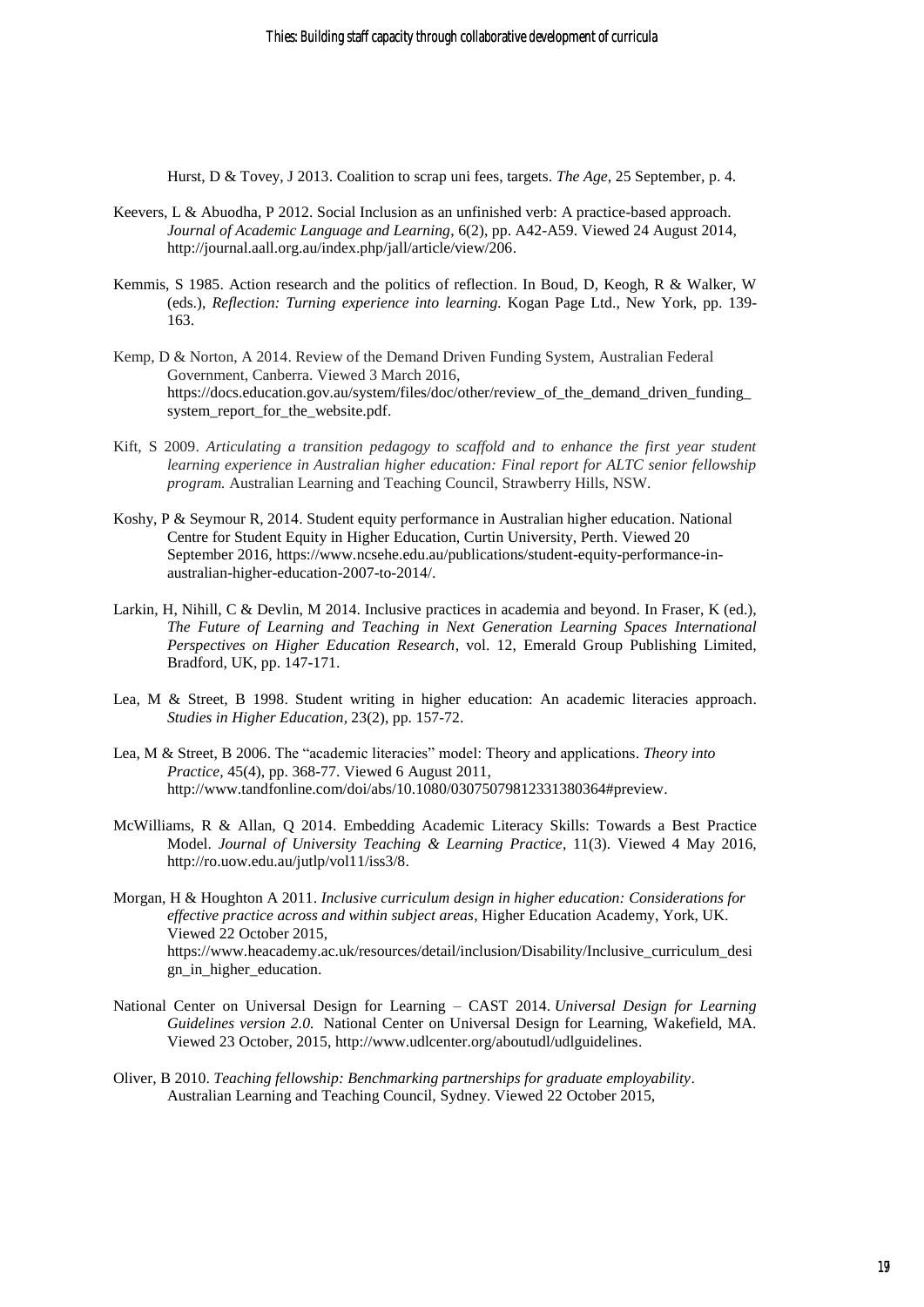http://www.olt.gov.au/system/files/resources/Oliver%20B%20Curtin%20Fellowship%20repor t.pdf.

- Pitman, T & Broomhall, S 2009. Australian universities, generic skills and lifelong learning. *International Journal of Lifelong Education*, 28(4), pp. 439-458. Viewed 22 September, 2016, doi: 10.1080/02601370903031280.
- Purcell, D 2013. Sociology, teaching and reflective practice: Using writing to improve. *Teaching Sociology*, 41(1), pp. 5-19.
- Reason, P & Bradbury, H 2001. *Handbook of action research: Participative inquiry and practice.* Sage Publications Ltd., London.
- Rosario, V & Thies L 2015. A guide to developing academic literacies in your course curriculum. Deakin University, Melbourne.
- Sellheim, D & Weddle, M 2015. Using a Collaborative Course Reflection Process to Enhance Faculty and Curriculum Development. *College Teaching*, 63(2), pp. 52-61. doi: 10.1080/87567555.2015.1005039.
- Thies, L 2012. Increasing first year student participation and success: collaborating to embed academic literacies into the curriculum. *Journal of Academic Language and Learning*, 6(1), pp. A15- A31. Viewed 6 February 2012, http://journal.aall.org.au/index.php/jall/article/view/127.
- Thies, L, Wallis, A, Turner, A & Wishart, L 2014. Embedded academic literacies curricula: the challenges of measuring success. *Journal of Academic Language and Learning,* 8(2), pp. A43- A59. Viewed 1 December 2014, http://journal.aall.org.au/index.php/jall/article/view/301.

Wingate, U 2006. Doing away with study skills. *Teaching in Higher Education*, 11(4), pp. 457-469.

Zuber-Skerritt, O 1992. *Action research in higher education: Examples and reflections*. Kogan Page, London.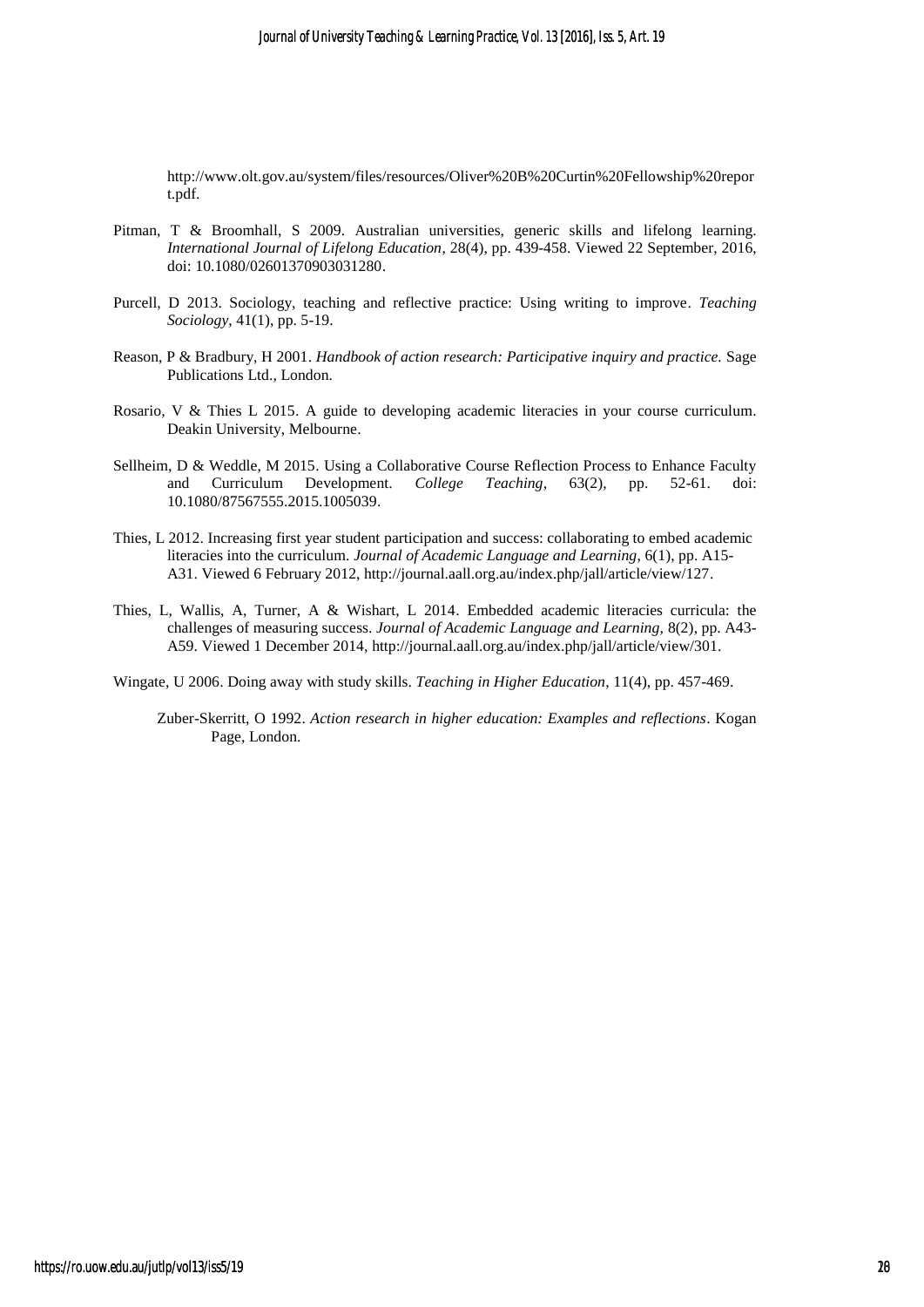## **Appendices**

## **Appendix 1: Universal Design for Learning (Deakin University 2014b)**

| <b>Provide Multiple Means of</b>    | <b>Provide Multiple Means of</b> | <b>Provide Multiple Means of</b>  |  |
|-------------------------------------|----------------------------------|-----------------------------------|--|
| <b>Representation:</b>              | <b>Action and Expression:</b>    | <b>Engagement:</b>                |  |
| What are they learning?             | How are they learning?           | How are they engaging?            |  |
| Perception                          | Physical action                  | Recruiting interest               |  |
| Language expressions and<br>symbols | Expression and communication     | Sustaining effort and persistence |  |
| Comprehension                       | <b>Executive function</b>        | Self-regulation                   |  |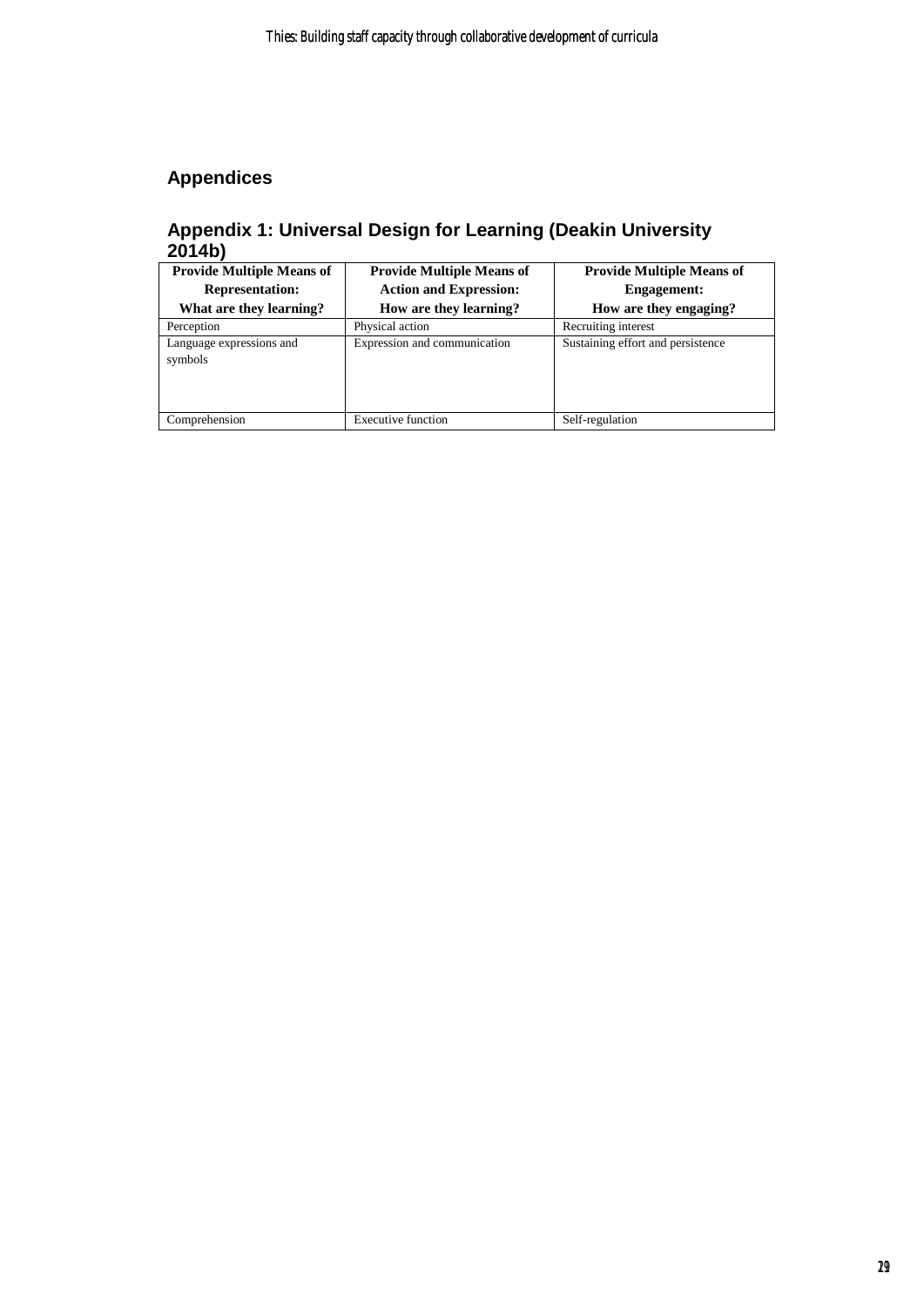

## **Appendix 2: Facets of Academic Literacy (Rosario & Thies 2015)**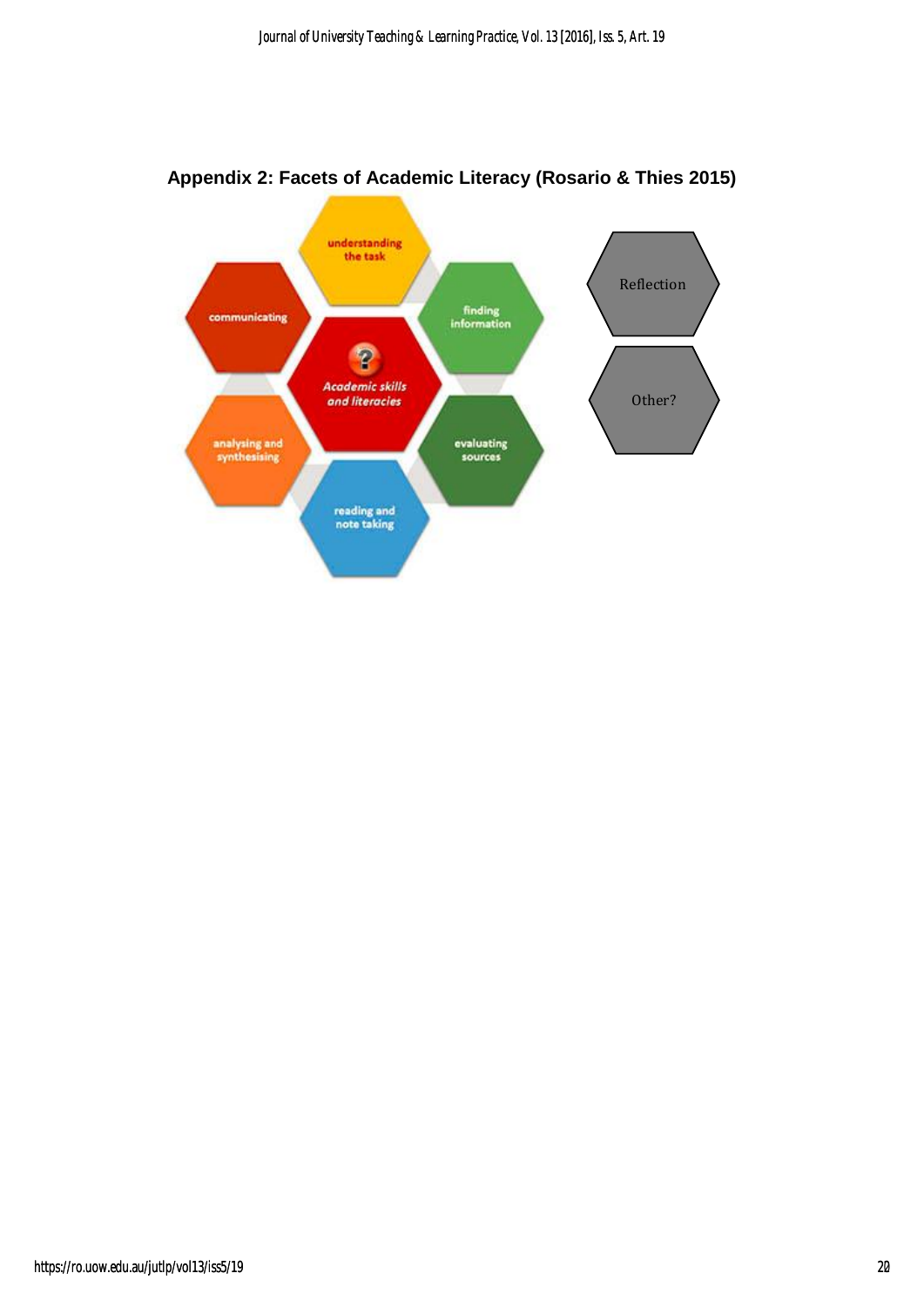## **Appendix 3: Categories and Themes**

Themes and main categories that emerged from interviews

| <b>Student</b><br>Learning | <b>Staff Benefits</b>       | University<br><b>Benefits</b> | Success/<br>Moderating<br><b>Factors</b> | <b>Challenges</b> | <b>Barriers and</b><br><b>Future</b><br>Implementation |
|----------------------------|-----------------------------|-------------------------------|------------------------------------------|-------------------|--------------------------------------------------------|
| Low-SES students           | Professional<br>development | Capacity-building             | Communication and<br>timing              | Collaboration     | <b>Barriers</b>                                        |
| Employability              |                             | Teaching practice             |                                          | Unit-chair        | Suggestions for future                                 |
|                            | Capacity-building           |                               | Unit-chair                               | workload          | implementation                                         |
| Academic skills            |                             | Financial gains               | engagement                               |                   |                                                        |
|                            | Fulfilment from             |                               |                                          | <b>ICCB</b> team  |                                                        |
| Digital literacy           | involvement                 | Organisation                  | Evaluation                               | workload          |                                                        |
|                            |                             | alignment and                 | funding                                  |                   |                                                        |
|                            |                             | collaboration                 |                                          |                   |                                                        |
|                            |                             |                               | Awareness/                               |                   |                                                        |
|                            |                             | Research output               | branding of program                      |                   |                                                        |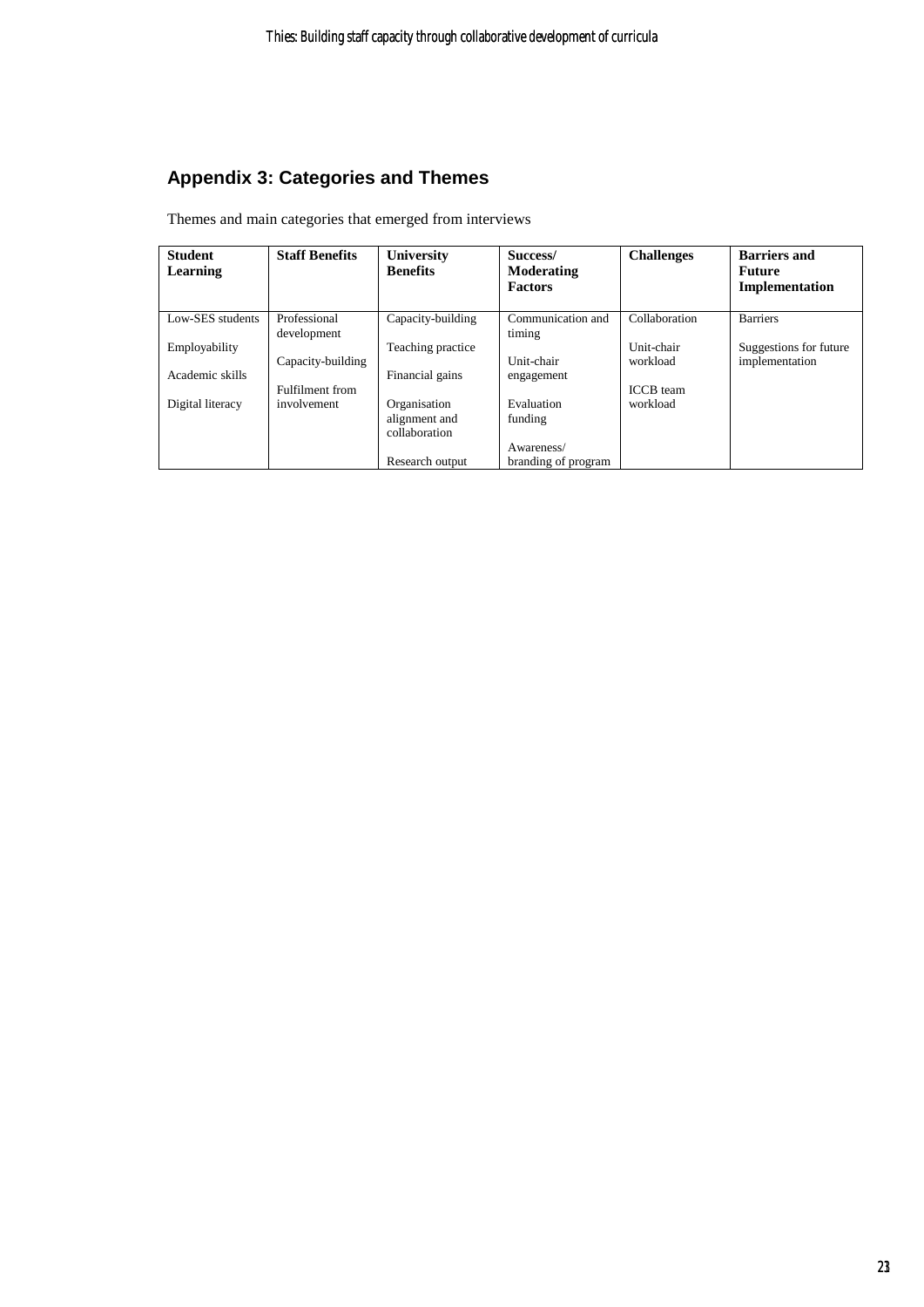## **Appendix 4: Management Team Reflection**

The following link points to the the video clip (Firefox is the preferred browser for watching the clip): https://video.deakin.edu.au/media/t/0\_k88y5vrn